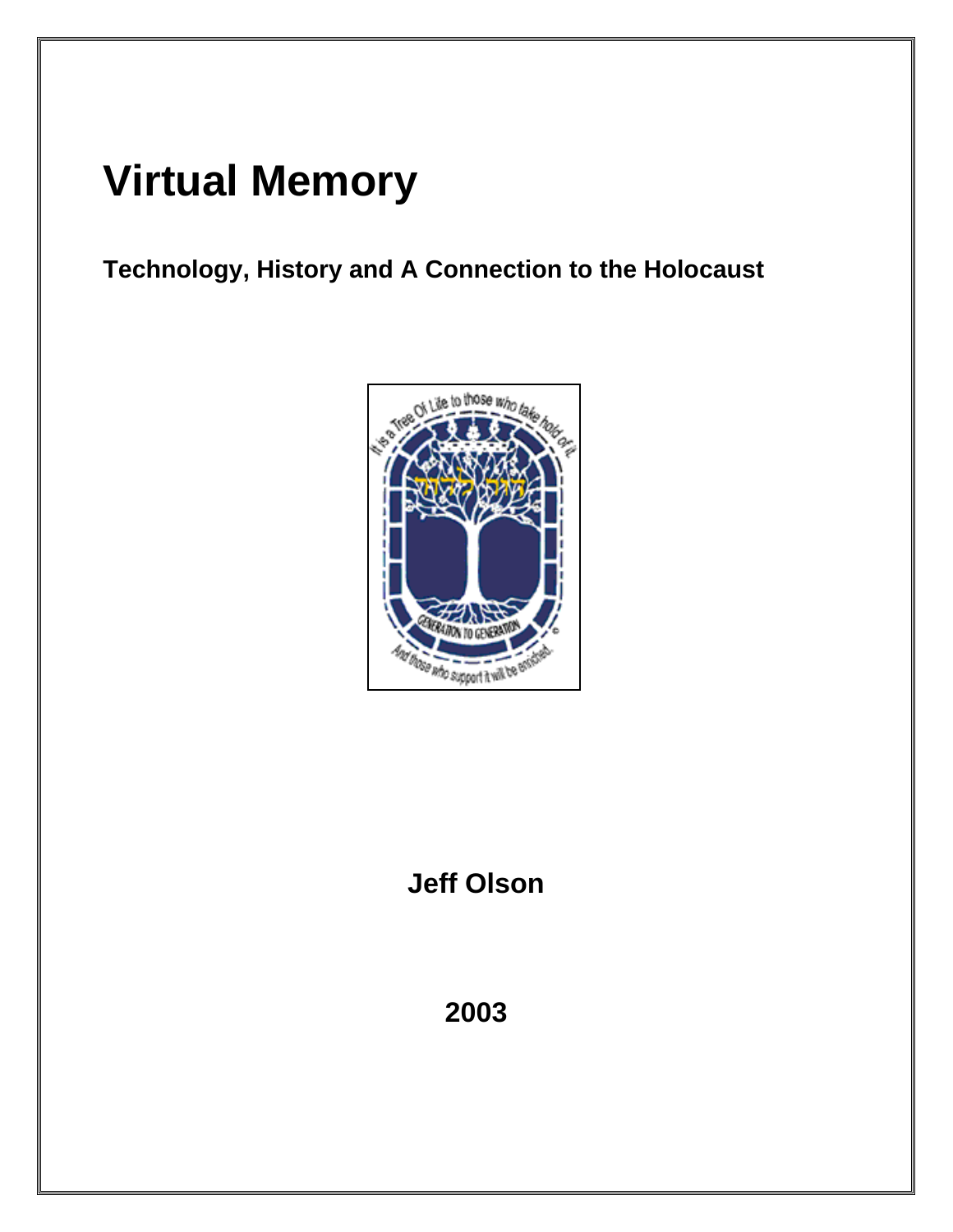# Virtual Memory

Technology, History and A Connection to the Holocaust

By Jeff Olson

April, 2003

In the fall of 2002, my family was enjoying the Jewish celebration of Simchat Torah at our small congregation, Temple Sinai, in Saratoga Springs, New York. As my daughter danced with one of the Torah scrolls, I asked our rabbi if that was the scroll which we had been told came from Czechoslovakia after the Holocaust. The rabbi said yes, and showed us where the scroll had been marked by the Nazis, and where a small brass tag (No. 1384) had been placed by the Memorial Scrolls Trust in London. I then asked the rabbi if we knew anything about the story of this scroll. The rabbi said we knew very little, but that in the early 1990's a bar mitzvah student had done a little research and had confirmed that the scroll had come from a small town called Golcuv-Jenikov, in Bohemia, near Prague. The scroll was written in 1890, and had arrived in Saratoga in 1973. I then asked if anyone had tried to use the internet to trace its history. Since nobody had, it seemed like a good idea to volunteer to spend some time on line searching for the origins of the Golcuv-Jenicov scroll. What follows are the results of six months of extraordinary emails – a magical connection of technology across history. You are about to read the same messages as I did as I searched for and found that our small community in upstate New York has a very powerful connection to the community of Golcuv-Jenicov in the Czech Republic.



The Olson Children (Jaffa, Izak and Sarice) in front of the Ark at Temple Sinai, Saratoga Springs, NY USA, 2001. The Ark was designed by Jeff Olson and built by volunteers. It houses the Golcuv-Jenicov Holocaust Memorial Scroll. (Photo by J.Olson)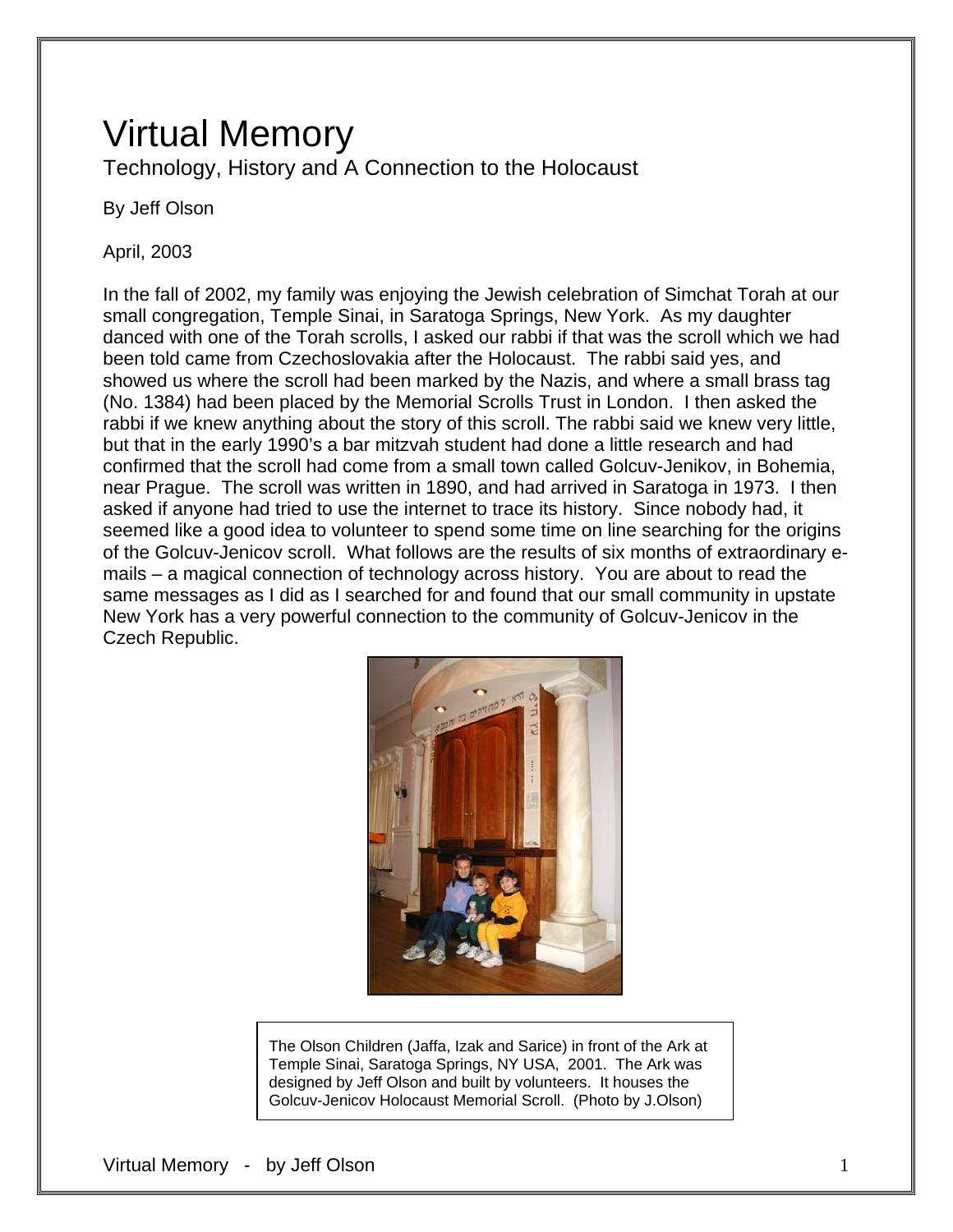**Google search 10.01.02 – Golcuv-Jenicov** 

**Search Result:<http://www.jewishgen.org/cemetery/e-europe/czechg-l.html>**

**International Jewish Cemetery Project - Czechoslovakia International Association of Jewish Genealogical Societies - Cemetery Project** 

**CZECHOSLOVAKIA Czech Republic: Former Bohemia and Moravia--Czechoslovakia** 

**THE CEMETERIES For more accurate Jewish community dates than those given in the US Commission surveys, see the Czech Republic page.** 

**GOLCUV JENIKOV: US Commission No. CZCE000333 Alternate name: Goltsch-Jenikau in German. Golcuv Jenikov is located in the Bohemia, Havlickuv Brod region at 49º49 15º28, 29 km SE of Kolin and 30 km SW of Pardubice. The cemetery is located 600 meters W of the square. Present town population is 1,000-5,000 with fewer than 10 Jews.** 

 **Town: Mestsky Urad, 582 82 Golcuv Jenikov, Mayor-tel. 0451/932-12, secretary-tel. 0451/932-87.** 

 **Regional: (1) Okresni Urad, Referat Kultury, (Director: Ms. Sucha), Staflova 2003, 580 01 Havlickuv Brod; tel. 0451/327; (2) Zidovska Nabozenska Obec v Praze, Maislova 18, 110 01 Praha 1; tel. 02/231-69-25; and (3)Pamatkovy Ustav Vychodnich Cech (Director: Engineer Skalova), Zamek 4, 530 02 ardubice; tel. 04/51-60-21. Interested: (1) Statni Zidovske Muzeum, Jachymova 3, 110 01 Praha 1; tel.** 

 **02/231-06-34 or 231-07-85; and (2) Okresni Muzeum, Namesti 56, 580 04 Havlickuv Brod; tel. 0451/4101.** 

 **Caretaker with key: Hana Ronovska, Komenskeho 462, 582 82 Golcuv Jenikov.** 

 **Earliest known Jewish community in Golcuv Jenikov was 1654, but allegedly is older. 1930 Jewish population was 79. In 1784, the old archives of the congregation were destroyed in a fire. Allegedly, the community's origin is medieval. Peak Jewish population was before the mid-19th century. In 1842, there were 613 persons, about 27% of the total population. In 1842, Sir Moses Montefiore visited the local yeshiva of Rabbi Kornfeld. In the late 19th and early 20th century, people started moving to the bigger towns with last rabbi leaving in 1930. Living here were Rabbi Aron Kornfeld (1795-1881, born and buried there and head of the famous yeshiva); psychologist Siegmund Kornfeld (1859-1927); Judaist Bedrich Thieberger (1888-1958); poet and writer Gertrude Thieberger-Urzidil (1898-1977); poet Oskar Kosta (pseudonym Peter Pont, 1888-1973); and Isaac Mayer Wise (1819-1900, founder of American Reform Judaism, who began studies in the Yeshiva in Golcuv Jenikov in 1835). The landmarked Conservative Jewish cemetery originated in the 17th century. Rabbi Aron Kornfeld (1795-1881), Rabbi Michael Kornfeld (d. 1803) and Rabbi Jakob Jicchak ha-Levi (d. 1806) were all buried there with last known Jewish burial before 1943; the last urn was in 1974. The isolated flat suburban/rural site has no sign or marker. Reached off a public road, access is open with permission via continuous masonry wall and locking gate. The size of cemetery before WWII and now is 0.7336 ha. 100-500 gravestones, all in original location, date from 1706-20th century. The marble, granite and limestone flat shaped stones, finely smoothed and inscribed stones, flat stones with carved relief decoration, double tombstones, multi-stone monuments, and sarcophagusshaped tombs have Hebrew, German and Czech inscriptions. Some tombstones have portraits on stones and/or metal fences around the graves. Within the limits of the cemetery is a pre-burial house. The cemetery is not divided into special**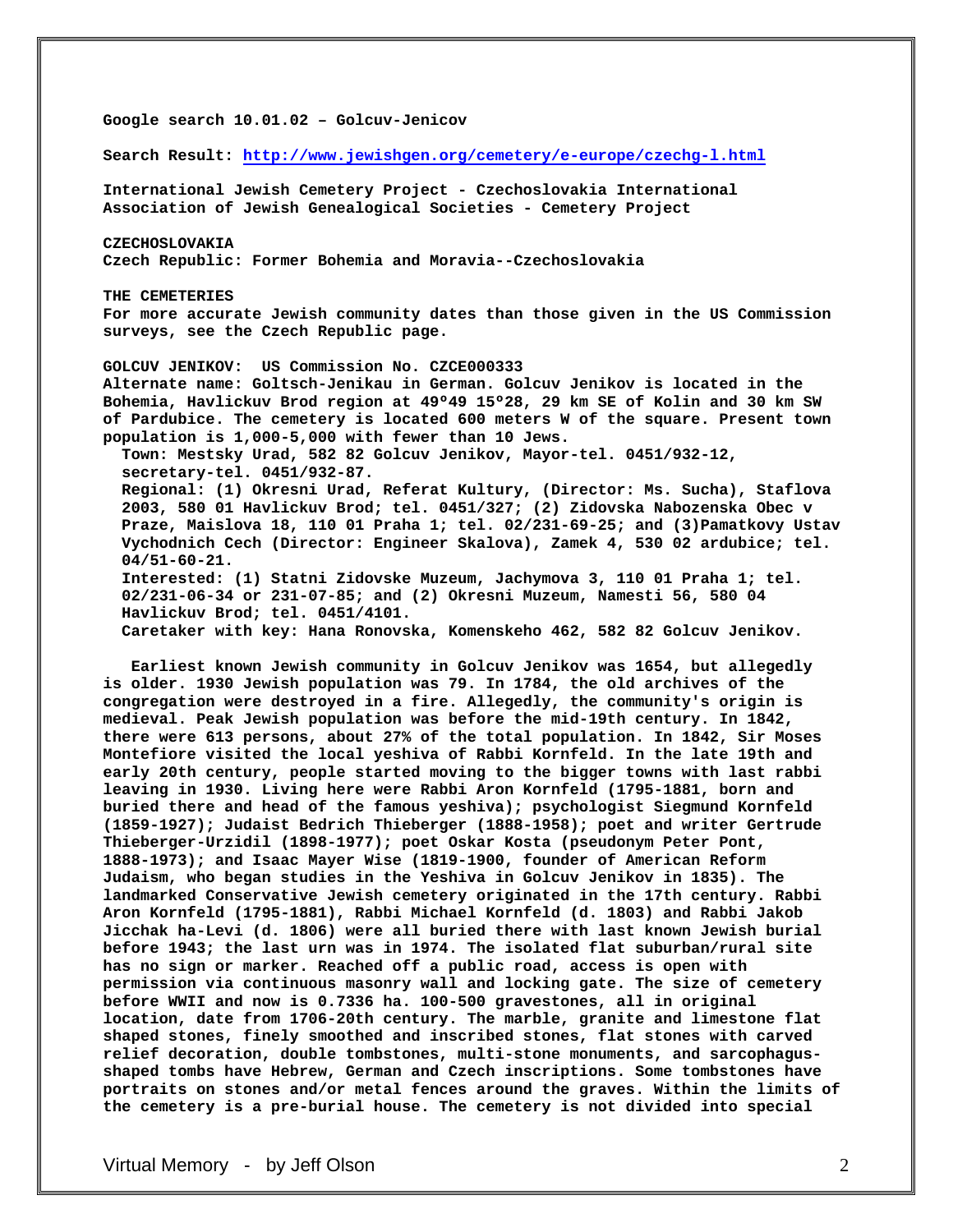**sections. Praha Jewish community owns the property now used as a Jewish cemetery and a garden. Adjacent properties are agricultural. Occasionally, private visitors stop. Local non-Jewish residents and Jewish groups in the Czech Republic cleared vegetation and fixed wall. Praha Jewish congregation pays a regular caretaker. Slight threats facing this cemetery are lack of security, weather erosion, pollution, vandalism, and incompatible nearby existing development. Vegetation overgrowth in the cemetery is a seasonal problem, preventing access.** 

 **Vlastmila Hamackova, Zabelska 37, 312 15 Plzen; tel. Office 02/231-06-34; and (2) Jiri Fiedler, Brdickova 1916, 155 00 Praha 5; tel. 02/55-33-40 completed survey on August 26, 1992. Documentation: (1) notes of Statni Zidovske Muzeum Praha (2) Die Juden und Judengemeinden Bohemens, 1934; (3) Jan Herman: Jewish Cemeteries of Bohemia and Moravia, 1980; (4) Jaroslav Holy: Poznejte Golcuv Jenikov, 1969, (5) A Guide to the Writings of Isaac Mayer Wise, 1981; and (6) letters of former cemetery-caretaker Antonin Dolezal, 1984-1985. V. Hamackova visited site in 1991.** 

 **BOOK: Czech Republic, Prague: Der Juedische Friedhin Golcuev Jenikov, 203, article p. 000203, 6/15/1990, HAMACKOVA Vlastimila, title: "in Judaica Bohemiae, Volume XXI/2", Judaica Bohemiae, 1985, pp. 95-103, German. Source: Daniel Dratwa d.dratwa@mjb-jmb.org** 

**GOLTSCH-JENIKAU: (German) see Golcuv Jenikov** 

**All individuals involved in the creation of this project are volunteers. The right to make one copy for personal use with full citation is hereby granted; however, no profit is to be made from the use of this website's information. No reply will be made to inquiries about specific burials. All information that we possess is on the website. We have no other information so please do not write requesting any on either burial sites or individual burials.** 

**Web Format Courtesy of Design-Studios.com and other volunteers ©IAJGS > 2000-2001 - All Rights Reserved Revised Monday, September 23, 2002 04:59:48** 

**………** 

**Subj:golcuv-jenikov torah Date:10/1/2002 To:d.dratwa@mjb-jmb.org** 

**i got your name from a website with information on the jewish cemetery at golcuv-jenikov, czech republic. i am a member of temple sinai in saratoga springs, new york. we have a torah scroll, which was originally from golcuvjenikov and was provided to us in 1973 by the holocaust memorial scrolls trust. we would like to find some way to connect with the people of golcuv-jenikov. can you help?** 

**jeff olson, r.a trailblazer 10 clark street saratoga springs, ny 12866-4631 usa phone: 518.584.6634 e-mail: trails2k@aol.com**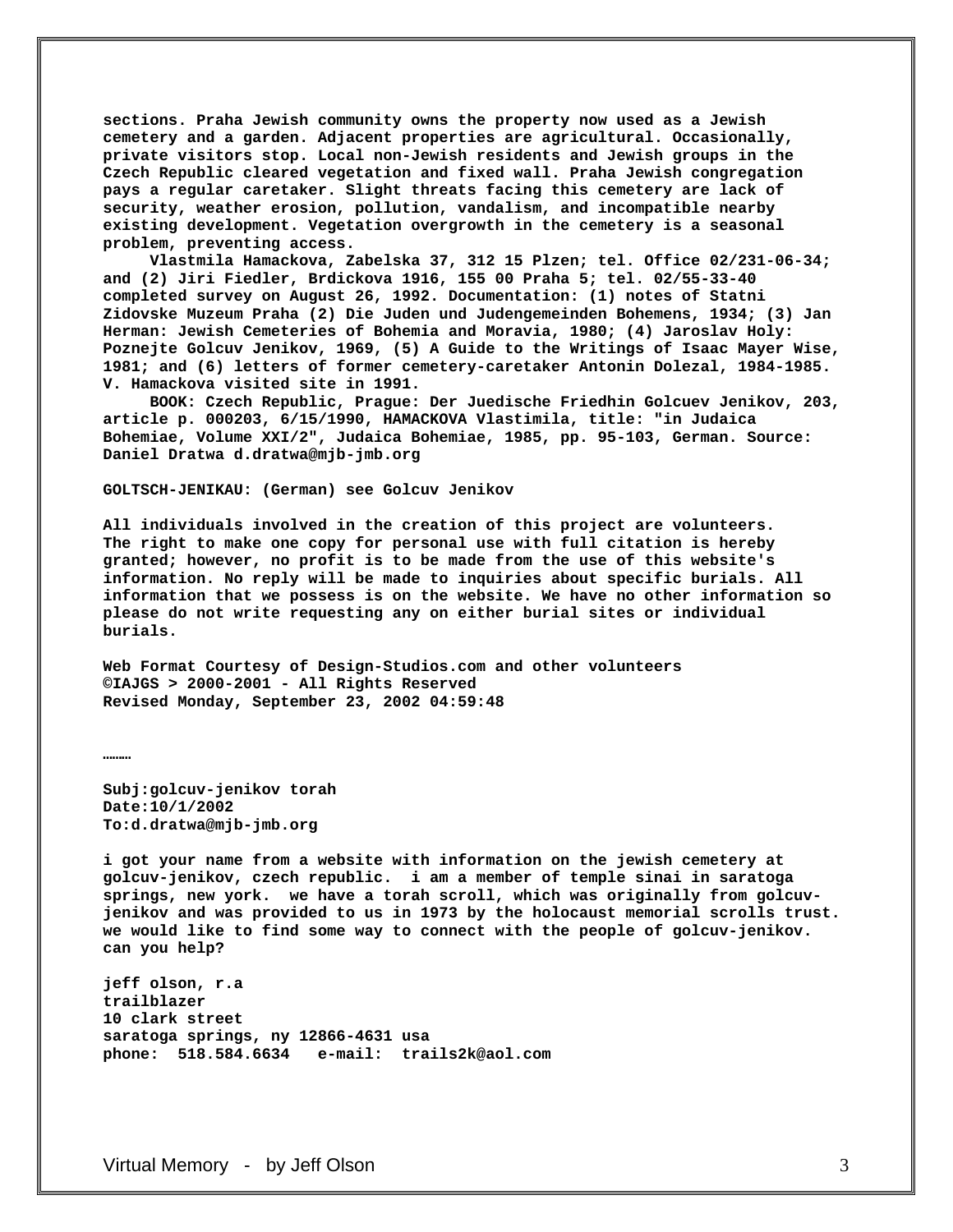**Subj:golcuv-jenikov torah Date:10/1/2002 To:csjews@zahav.net.il my temple has a torah that was originally from golcuv-jenicov in czech republic. do you know if there is anyone we could contact from that community? jeff olson, r.a trailblazer 10 clark street saratoga springs, ny 12866-4631 usa phone: 518.584.6634 e-mail: trails2k@aol.com Subj:Re: golcuv-jenikov torah Date:10/9/2002 To:csjews@zahav.net.il In a message dated 10/9/2002 4:37:31 AM Eastern Daylight Time, csjews@zahav.net.il writes: I am sorry to tell you, that we do not know anybody from that community. If you didn't yet, you may try to get this info from: Susan Boyer 13715 Magnolia Blvd. Sherman Oaks, Ca 91423 USA 818 9958772, Fax 818 7839196; or: Vitdoc@aol.com or:ISRAGEFEN@netmedia.co.il Best regards Gabi Lana REPLY: thank you - i had already emailed susan, and i will try the others, too. i will keep trying to find some connection between the community of golcuvjenikov and the torah our temple is very proud to have. jeff olson, r.a trailblazer 10 clark street saratoga springs, ny 12866-4631 usa phone: 518.584.6634 e-mail: trails2k@aol.com TO: VITDOC In a message dated 10/9/02 7:06:47 PM, Trails2k writes: << my temple, in saratoga springs, ny, has a torah that once belonged to the community of golcuv-jenikov, czech republic. it was presented to us by the memorial scrolls commission in 1973. the email below indicates you might help us in reconnecting this torah with the community of golcuv-jenikov. can you help? jeff olson, r.a trailblazer** 

**10 clark street saratoga springs, ny 12866-4631 usa phone: 518.584.6634 e-mail: trails2k@aol.com**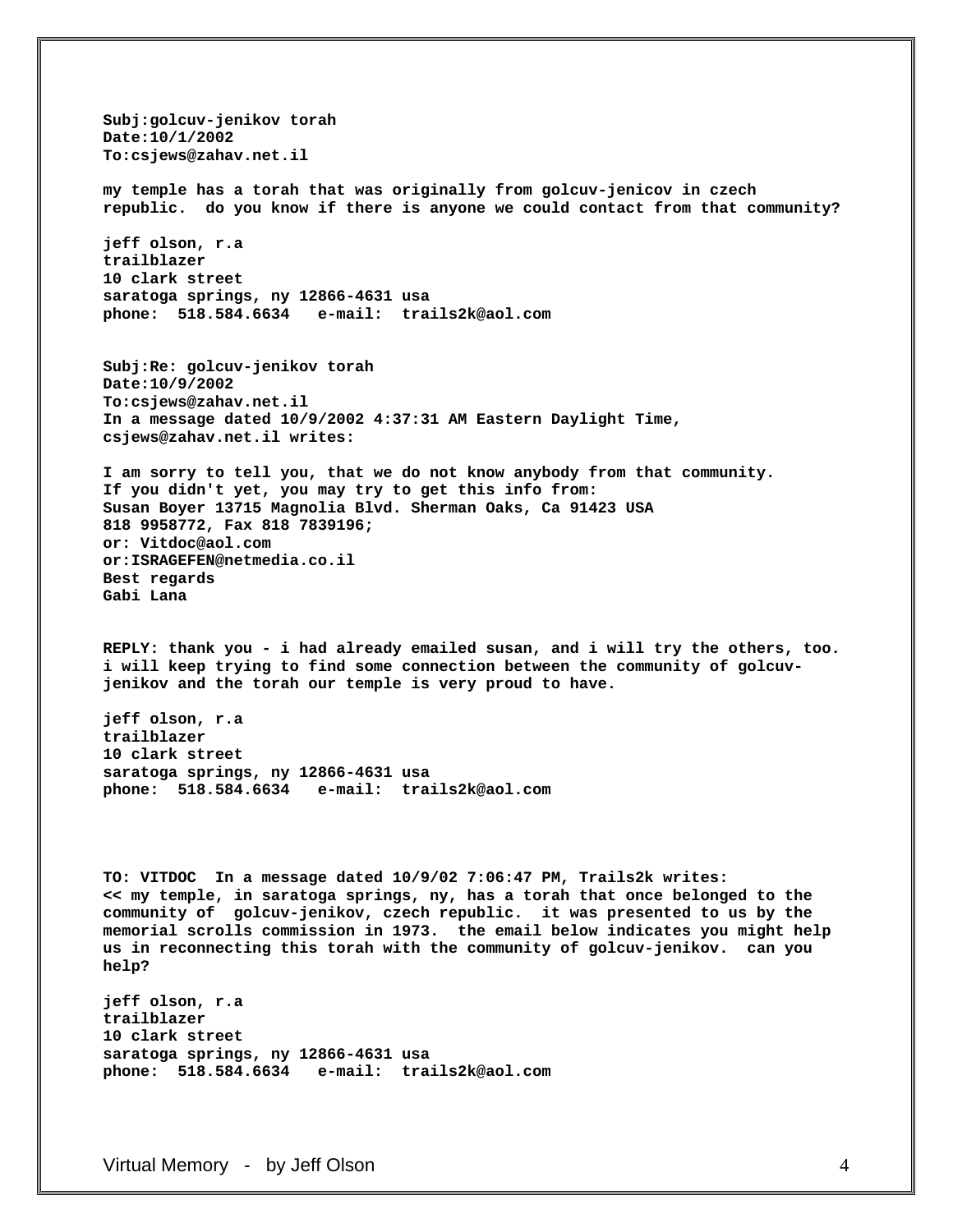**Subj:Re: golcuv-jenikov torah Date:10/10/2002 1:16:59 AM Eastern Daylight Time From:Vitdoc To:Trails2k, bterezin@inter.net.il, lfeder@yahoo.com** 

**Dear Mr. Olson--I will post a message on Jewishgen.org, the BOHEMIAN AND MORAVIAN SPECIAL INTEREST GROUP -- it is a newsgrp of those with family from Bohemia and Moravia doing genealogy. Golcuv is not that far from Humpolec --and I do know people from that town. Let me post a message and see what we can find. In the meantime -- do you want some information on the town? I can see what I can find. Hopefully tomorrow I will reach you by phone. It is too late to call this evening. I have also e-mailed this to Beit Terezin in Israel. They keep in touch with those transported through Terezin. They may know of survivors or survivors families. I have also sent your message to Lisa Feder, a board member of the Czech Torah Network and dedicated to an organization that she has started for cemetery preservation in the Czech Republic. She has a website detailing her project. She assists congregations in supporting the restoration of the cemeteries where their scrolls have come from. She is very knowledgeable. Lisa Feder Czech Heritage Action Initiative** 

**Supporting the Continuum of Czech Jewish Life www.chaiworks.org** 

**Thank you for wanting to make a connection to your scroll. I hope that we can all assist you in what will hopefully be an enriching experience for you and your congregation.** 

**Thank you again--Susan Boyer Czech Torah Network <www.czechtorah.org> visit our website** 

**In a message dated 10/9/02 7:06:47 PM, Trails2k writes:** 

**TO: Lfeder << my temple, in saratoga springs, ny, has a torah that once belonged to the community of golcuv-jenikov, czech republic. it was presented to us by the memorial scrolls commission in 1973. the email below indicates you might help us in reconnecting this torah with the community of golcuvjenikov. can you help?>>** 

**jeff olson, r.a trailblazer 10 clark street saratoga springs, ny 12866-4631 usa phone: 518.584.6634 e-mail: trails2k@aol.com**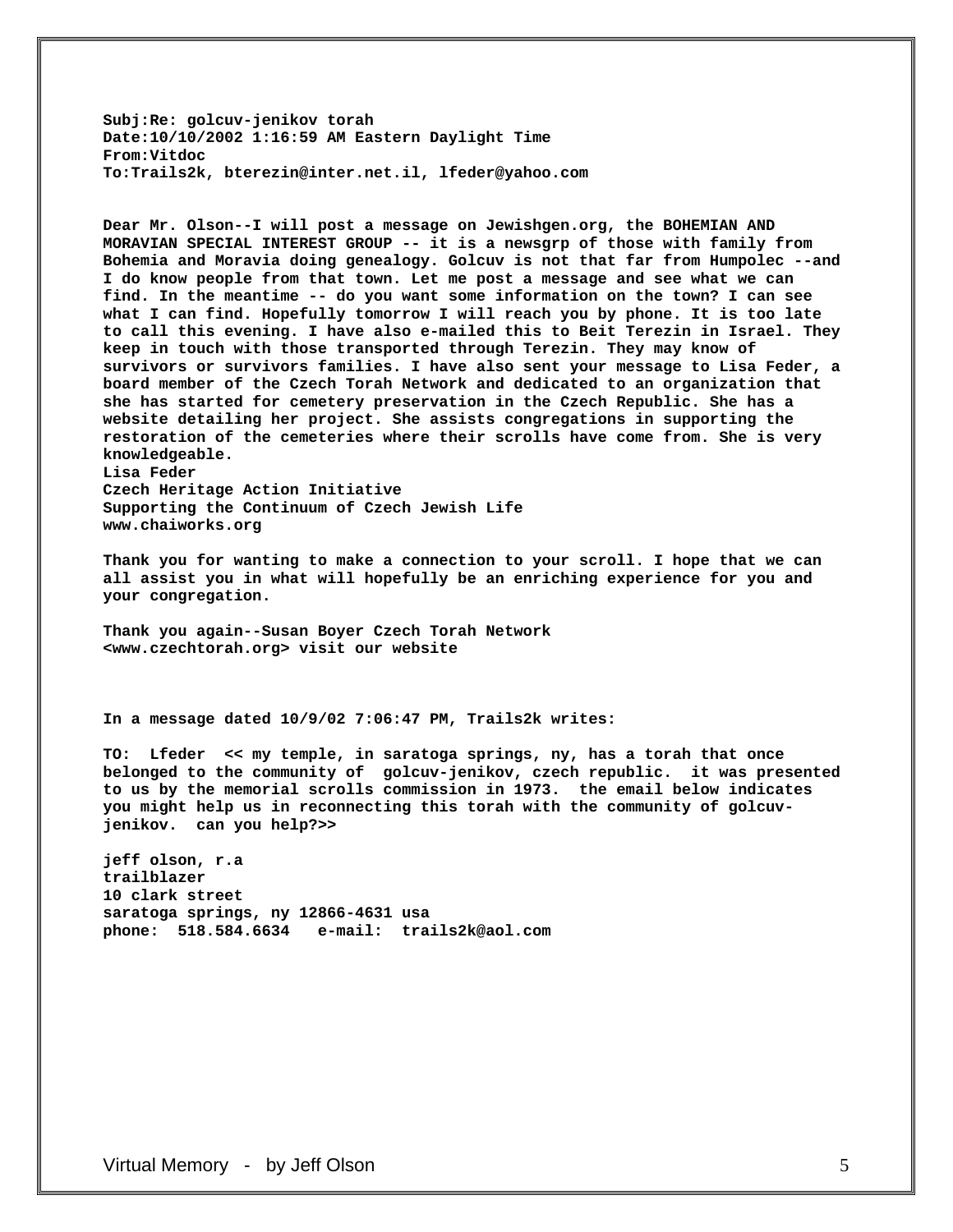```
<Vitdoc@aol.com> schrieb: 10.10.02 
>Sign up for the JGFFAlert! 
>http://www.jewishgen.org/jgff/jgff-faq.html#q3.7 
>Help JewishGen Help You! 
>http://www.jewishgen.org/jewishgen-erosity/contribute.ihtml 
>***See the Bohemia-Moravia SIG Webpage: <http://www.jewishgen.org/bohmor> 
> 
>I received an e-mail from a congregant in Sarasota Springs, New York . His 
>e-mail stated that his----- "temple, in Saratoga Springs, NY, has a torah 
>that once belonged to the community of Golcuv-Jenikov, Czech Republic. it 
>was presented to us by the memorial scrolls commission in 1973. I was told 
>you might help us in reconnecting this torah with the community of 
>Golcuv-Jenikov. Can you help? 
> 
>Does anyone know of family living, or not, who came from this town? This 
>congregation would like to make a connection to those who may have once 
>worshipped with their scroll. It is 80 km sw of Prague. 
>Thanks --Susan Boyer 
   ¾ founder of the Czech Torah Network www.czechtorah.org
   ¾ > LA CALIF 
> 
>To post to the Bohemia-Moravia SIG discussion group, send your message to: 
><bohmor@lyris.jewishgen.org> 
> 
>To communicate directly with the moderators or webmaster, mail to: 
<bohmor@hotmail.com> 
>*** Please do not send to this address any messages you wish posted to the 
list 
> 
>As of September 6, 2002 we have 477 active subscribers. 
>________________________________________________ 
>This Special Interest Group (bohmor@lyris.jewishgen.org) is hosted by 
> JewishGen: The Home of Jewish Genealogy 
> Visit our home page at http://www.jewishgen.org 
  > ~~~~~~~~~~~~~~~~~~~~~~~~~~~~~~~~~~~~~~~~~~~~~~~~ 
>***Point.to.Point with JewishGen*** 
>http://www.jewishgen.org/jewishgen/ptp/ptp1.htm 
> ~~~~~~~~~~~~~~~~~~~~~~~~~~~~~~~~~~~~~~~~~~~~~~~~ 
The Forum of the Jewish Cummunities of the Former State of Czechoslovakia 
Last Updated October 26th 2001 
(Update XVIII) 
       Hitachdut Yotzei Czechoslovakia in Israel: 
       15 Achad Haam Street 
       Tel Aviv 65141 
       Israel 
       Eng. Gabi Lana 
       Email: Hitachdut Yotsey Czechoslovakia
```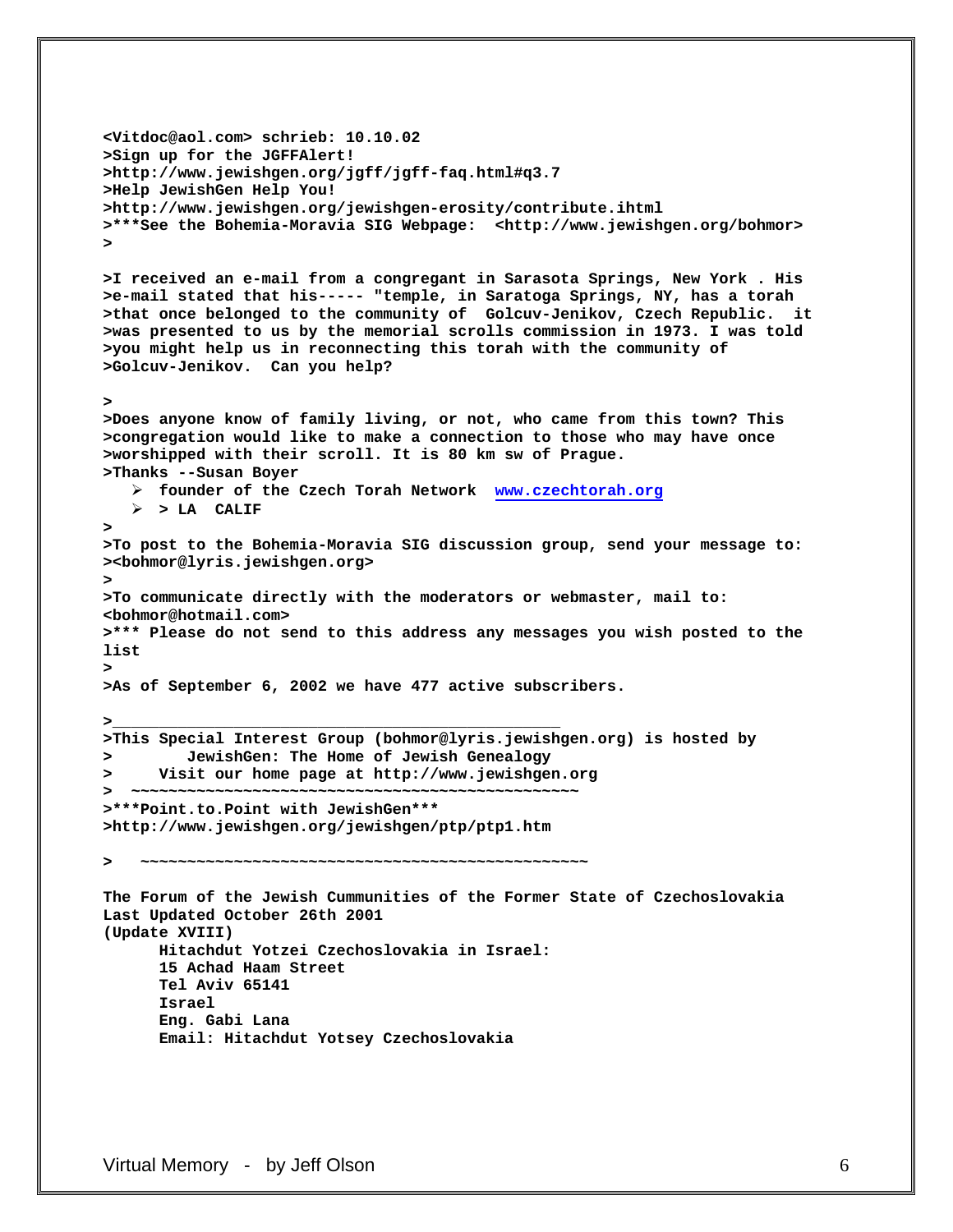**<my first visit to the Czech Torah website was on October 10, following Susan Boyer's email. I didn't know this website existed – it is exactly what I was looking for…> [www.czechtorah.org](http://www.czechtorah.org/)**

### **THE CZECH MEMORIAL SCROLLS CENTRE OF LONDON, ENGLAND**

**"In 1963, with the cooperation of the Czech Government, Eric Estorick, a London art collector, arranged for the acquisition of 1,564 Torah scrolls found in an abandoned synagogue in Prague. These Torahs were a part of the huge collection of Jewish ritual objects confiscated by Hitler to be used in his planned "museum of an extinct race."** 

**The Torah scrolls were once an integral part of the Jewish life of the hundreds of Jewish communities that existed in Bohemia and Moravia before World War II. With the financial help of Ralph Yablon, these scrolls arrived in London to a temporary home in the Westminister Synagogue where The Czech Memorial Scrolls Trust was formed.** 

**Since their arrival in 1964, the Czech Memorial Scrolls Trust has answered requests for Torahs by distributing these scrolls, on permanent loan, to synagogues and religious institutions throughout the world. Each year the numbered racks at Kent House have grown emptier as one scroll after another has been restored to its rightful place in Jewish life."** 

**Czech Memorial Scrolls Trust Kent House Rutland Gardens London SW7 IBX England Calling from the USA - Tel: 011 44 207 581 3741 Fax: 011 44 207 581 8012** 

# **THE CZECH TORAH NETWORK**

**"The Czech Torah Network is a Jewish non-profit organization that has been formed to educate congregations and their members about the sacred Czech Torah Scrolls which were taken by the Nazis from Jewish synagogues in Bohemia and Moravia. Hitler rounded up and killed millions of innocent children and adults during World War II. He confiscated all the Jewish ritual items and torah scrolls from the Jewish Communities of Bohemia and Moravia of the country then known as Czechoslovakia………Today, these Czech torahs, part of this precious legacy, are being used in congregations throughout the world as a source of Jewish spiritual continuity."** 

#### **Founding Members**

**Susan Boyer, USA Hana Lustig Greenfield, Czech Republic - Israel Murray Greenfield, USA - Israel Rabbi Mark Shapiro. USA**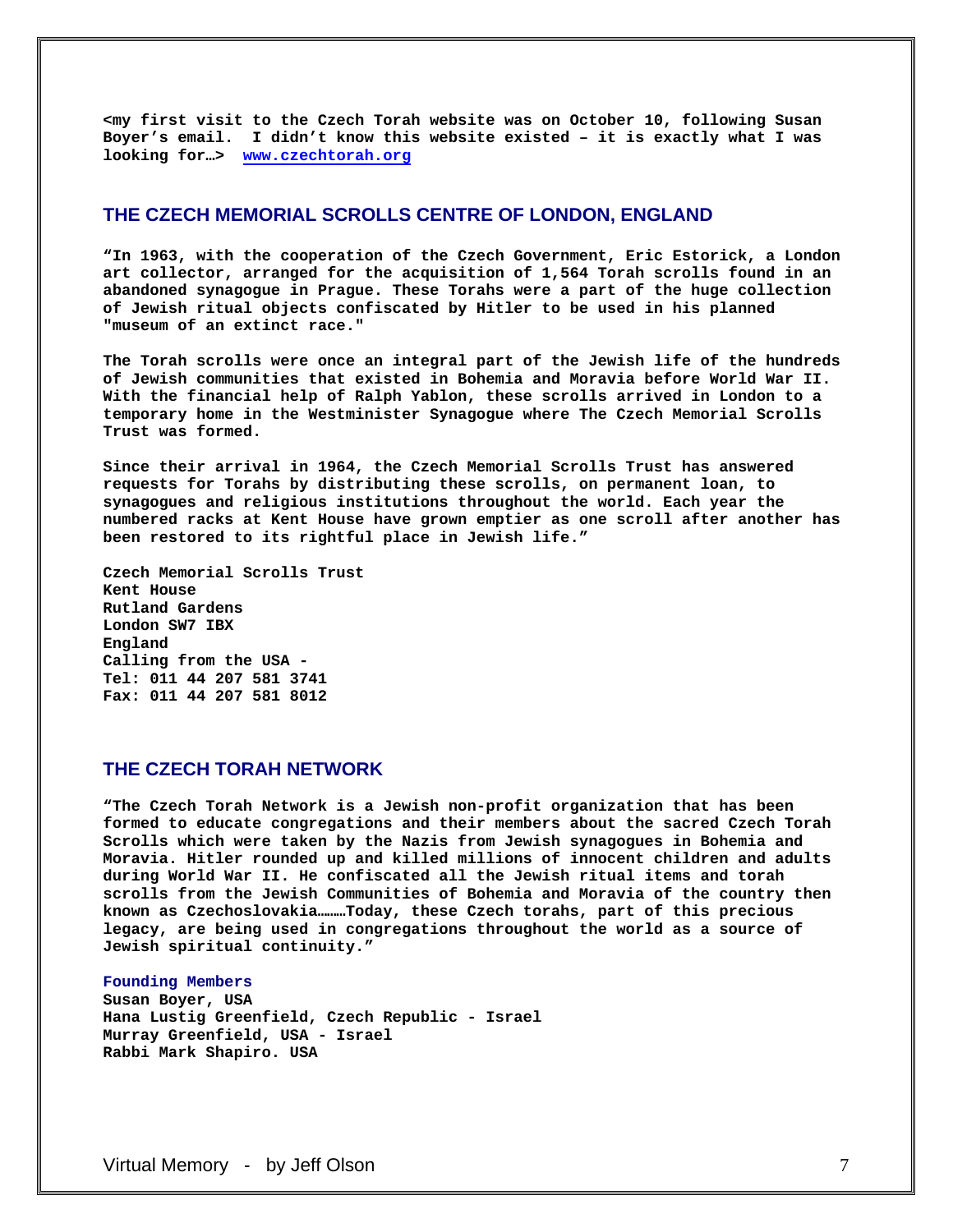**Subj: golcuv Date:10/10/2002 10:45:54 AM Eastern Daylight Time From: lfeder@yahoo.com (Lisa Feder) To: trails2k@aol.com CC: vitdoc@aol.com** 

**Dear Mr. Olson,** 

**Your message regarding your Synagogue's Torah from Golcuv Jenikov was forwarded to me by Susan Boyer. I would be happy to assist you in gathering information, and there is much that we can do, depending on your interests.** 

**I can help to provide you with: historical information about the history of the Jewish community of G.J., the current state of remaining Jewish sites there, including the cemetery and the synagogue, and, if possible, to contact survivors from there (if they exist, they must be registered with the Holocaust Survivors Registry and contact us after receiving a request for third-party contact). It is most-likely possible to also obtain the list of the Jewish residents who were deported from Golcuv Jenikov as well, although the Jewish population in the 1930 census numbered only around 79 persons.** 

**It is very ironic, because I had planned on going to Golcuv Jenikov to photograph the synagogue and cemetery during my last trip to Czech Republic this summer, but I was unable to at the last minute. I work very closely with the section of the Prague Jewish community that directly oversees the care and maintenance of all the Jewish cemeteries and sites in the Prague community's jurisdiction, (181 cemeteries including the one in Golcuv Jenikov), so I can also assist you in gaining information and documentation, and in the great mitzvah of helping to support the care or repair of the cemetery and synagogue if you wish.** 

**Please visit my web-site at your convenience, www.chaiworks.org and I look forward to hearing from you.** 

**Sincerely, Lisa Feder Czech Heritage Action Initiative Supporting the Continuum of Jewish Life in the Czech Republic** 

**Subj:Re: golcuv Date:10/10/2002 10:20:09 AM Eastern Standard Time From:Trails2k To:lfeder@yahoo.com File:PB100004.JPG (360900 bytes) DL Time (TCP/IP): < 1 minute** 

**there are tears in my eyes as i read your email. the internet is magic. any and all the information you can provide will be useful. in the meantime, attached is a photo of our 3 children sitting in front of the ark which i designed for our temple and which was built by members of our congregation to house our two torah scrolls - one of which is the golcuv scroll.** 

**jeff olson, r.a trailblazer 10 clark street saratoga springs, ny 12866-4631 usa phone: 518.584.6634 e-mail: trails2k@aol.com**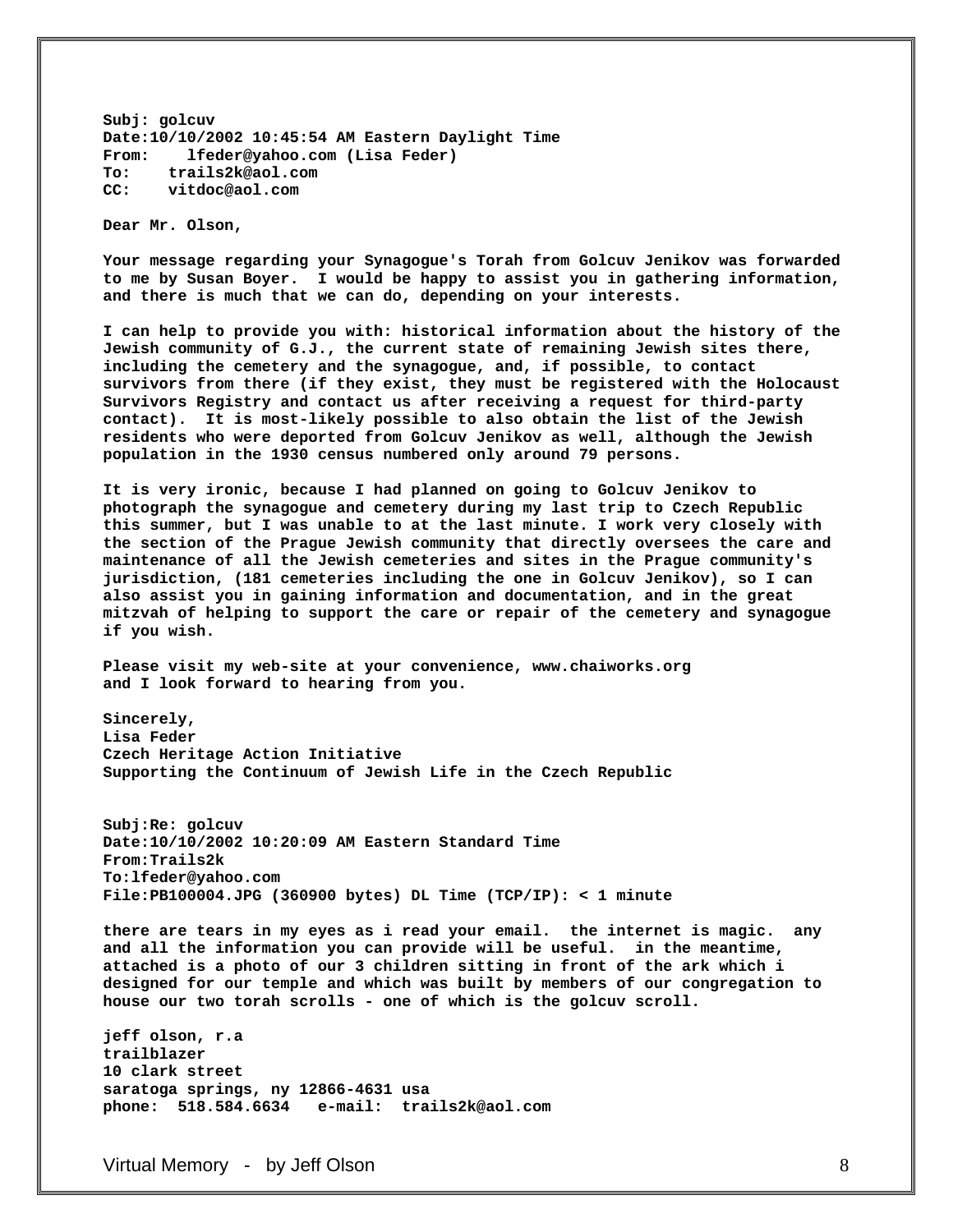**Subj:Fwd: Re: golcuv Date:10/10/2002 12:54:33 PM Eastern Daylight Time From: lfeder@yahoo.com (Lisa Feder) To: trails2k@aol.com CC: vitdoc@aol.com, l.glickman@attbi.com (Larry Glickman)** 

**Dear Mr. Olson,** 

**Thank you very much for your reply and for sending the beautiful photograph of your children in front of the ark. It speaks so poignantly about the Mitzvah of keeping this Torah, and the memory of those who once worshipped with it, in life.** 

**When you have time, Susan and I look forward to hearing more about your ideas. Due to many people being out of the office in Prague until the middle of next week, it will take me a little time to get the most updated information about the synagogue and cemetery, but I look forward to working with you in this effort.** 

**On the Czech Torah Network website, (www.czechtorah.org) and on mine [\(www.chaiworks.org](http://www.chaiworks.org/)) you will find information on programs such as the Quest for Kolin and others. Some synagogues "twin" their Bar and Bat Mitzvah students with a child from their Torah's town of origin who was killed without having had the opportunity to become a Bar or Bat Mitzvah. My synagogue has recently sponsored a large clean up of the cemetery in the town from which our Torah originated. The possibilities for meaningful and enriching programming are endless.** 

**I look forward to hearing from you, Sincerely, Lisa** 

**Forwarded Message: Subj:Re: [bohmor] Looking for relatives from GOLCUV JENIKOV Date:10/11/2002 1:43:38 PM Eastern Standard Time** 

**From: Zimmer-Luedinghausen@t-online.de (Peter Zimmer) Reply-to: 320004503983-0001@T-Online.de To: Vitdoc@aol.com** 

**I just read your e-mail. I am going to Golcuv Jenikov next week to visit the cemetery there, where I hope to find graves of ancestors of mine. All I know so far is that my 6xgrandmother came from there. Her name was Sara Katz. She was born in Golcuv Jenikof in 1764. She married Elias Pohl in Prague. Sara's father was Filip Katz. This is all I know about my family from Golcuv Jenikof. I am not sure if it helps but I thought I let you know.** 

**Regards Peter Zimmer Muenster Germany**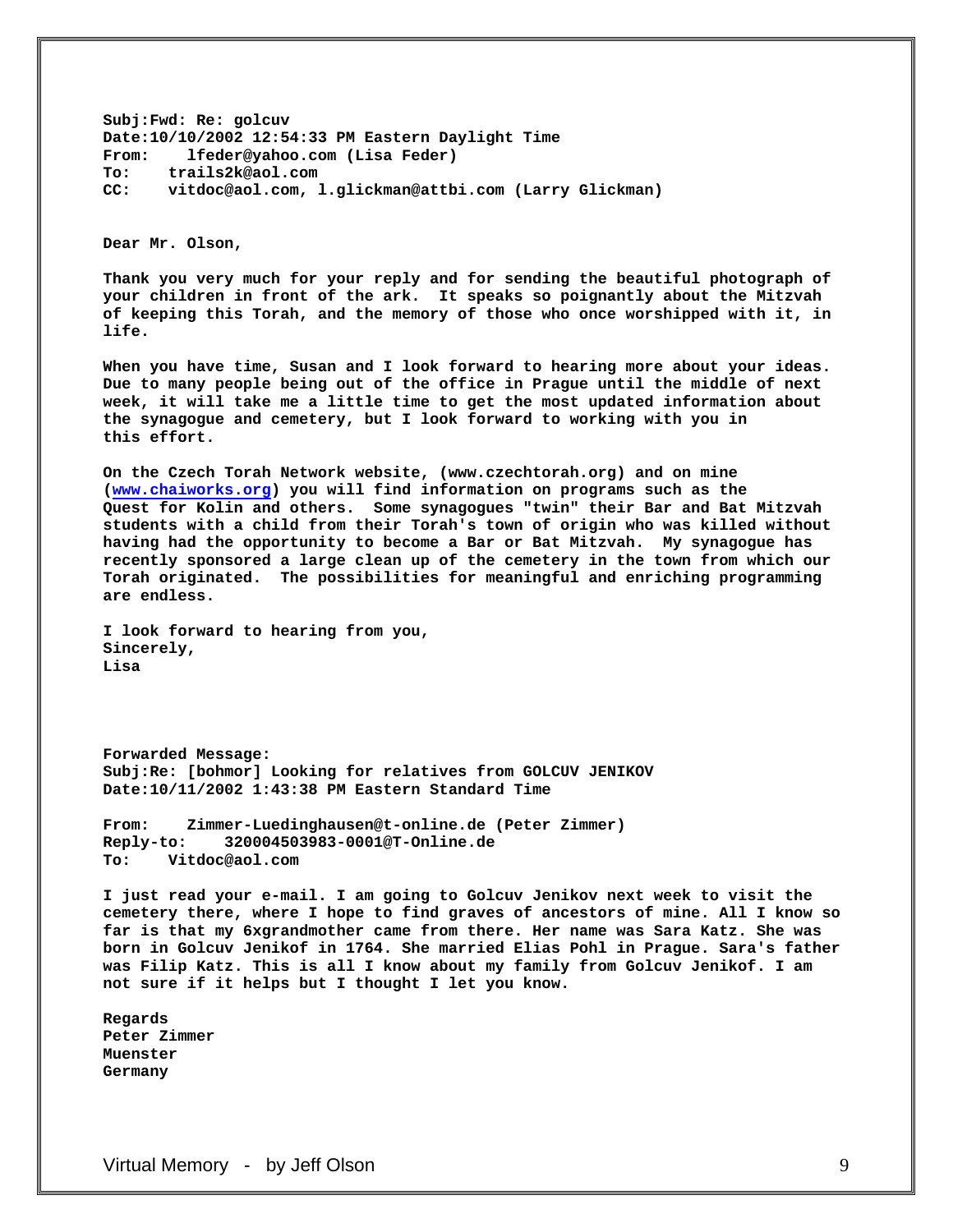**In a message dated 10/11/2002 6:40:00 PM Eastern Standard Time peter: when you visit golcuv-jenikov next week, please try to find out if there are any jewish people still living there. we would like to let them know that we have a torah from their community here at our temple in saratoga springs, ny usa. also, if you have a camera, please email photos of the town so we can see what it looks like. good luck with your visit. jeff olson, r.a trailblazer 10 clark street saratoga springs, ny 12866-4631 usa phone: 518.584.6634 e-mail: trails2k@aol.com Subj:Re: golcuv-jenikov torah Date:10/11/2002 6:34:54 PM Eastern Daylight Time From:Vitdoc To:Trails2k >> I posted a message and found a woman from Prague with family from your torah's town: <Lucie.Friedlaenderova@seznam.cz> Dear Susan, my family (FRIEDLAENDER) came from this town. But the last member of this family, who lived there, was my grandfather (\*1890) with his brothers and sisters. He moved to Prague (and died in Auschwitz at least). Others of our family, who survived, live mostly in Prague, some of them probably in Brno, some of them escaped to foreign countries ... But maybe I could ask help from our community in Prague. If you could send me still some other information, please, reply. Regards, Lucie Friedlaenderova Prague Subj:Re: golcuv-jenikov torah Date:10/14/2002 9:03:30 PM Eastern Standard Time From:Trails2k To:Lucie.Friedlaenderova@seznam.cz thank you for your message. the torah in our temple came from golcuv-jenikov. we are trying to make contact with any jewish people from there, or their family members. please let us know if there is anyone from golcuv-jenikov that we could communicate with. jeff olson, r.a trailblazer 10 clark street saratoga springs, ny 12866-4631 usa phone: 518.584.6634 e-mail: trails2k@aol.com**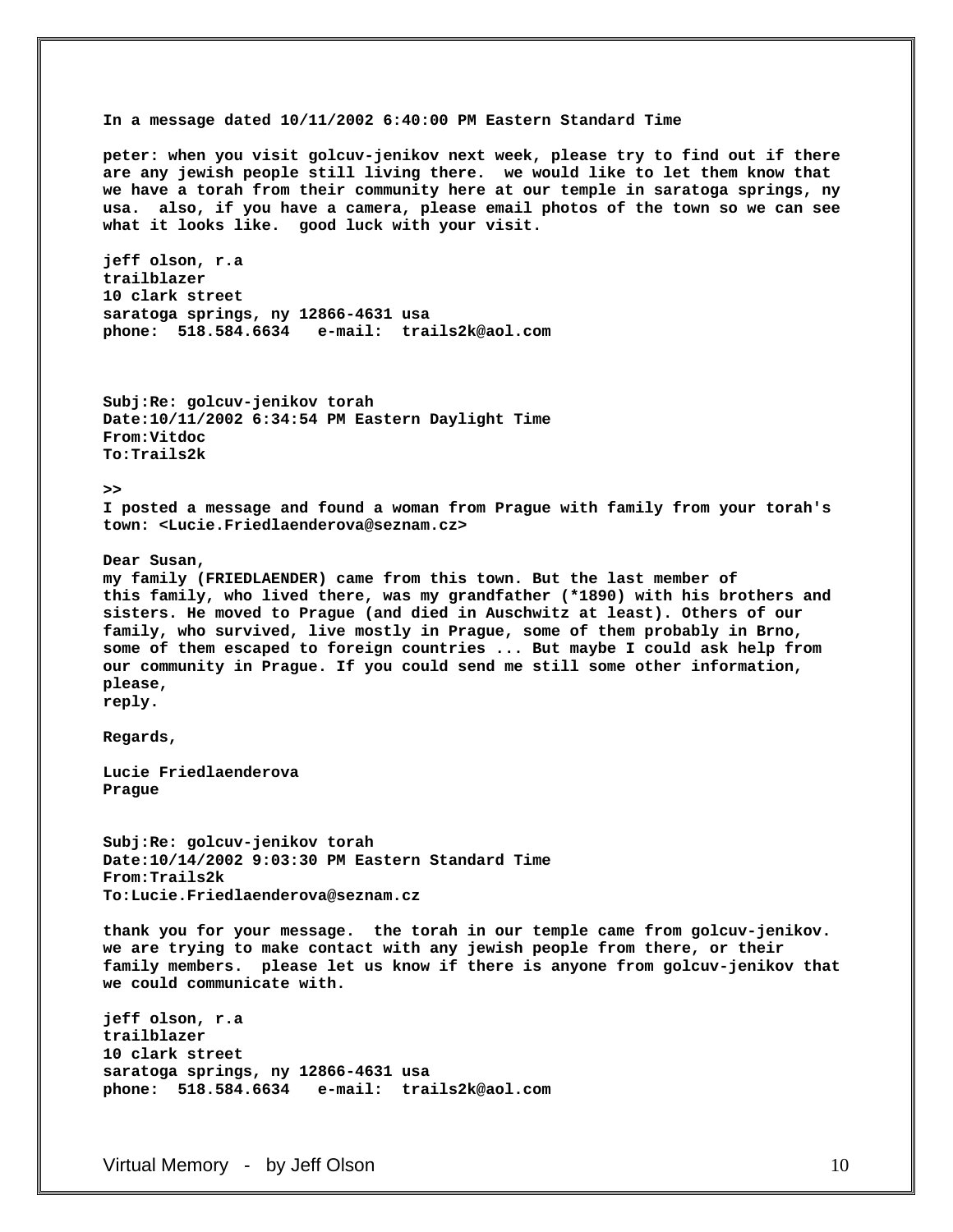**> In a message dated 10/12/2002 11:20:39 AM Eastern Standard Time, > I am not very far from Golcuv-Jenikov, are you interested in making contact with any remaining jewish people there. I do not know if there are any remaining Jewish families there, but I would be willing to help you find out. Let me know if this is something that you would like to pursue. > > John Singer > > Jihlava Czechia > REPLY: john - yes, we are hoping to make contact with the jewish community of golcuv-jenikov. we would like them to know that we have a torah from their town that was given to us by the memorial scrolls trust. please let us know if there are any jewish families there. > > jeff olson, r.a > trailblazer > 10 clark street > saratoga springs, ny 12866-4631 usa > phone: 518.584.6634 e-mail: trails2k@aol.com > > Subj:Re: golcuv-jenikov torah In a message dated 10/12/2002 2:23:33 PM Eastern Standard Time, Vitdoc writes: Subj:Re: golcuv-jenikov torah Date:10/12/2002 2:23:33 PM Eastern Standard Time From:Vitdoc To:Trails2k good news from the Czech republic --read from my genealogy researcher from the CZ R Mr Stein has found a survivor: Hope you hear from him if you write or call. Keep me posted. Regards Susan Boyer 12.10.02 Dear Susan, It is pleasant to hear from you again. Thank you for your letter and enclosed cheque. We are sending the attachment once more. We also can help you in finding someone from Golcuv Jenikov. Mr. Amir Peretz: Rehov Eliezer – Ben – Yehuda 5/4, 76300, Rehovot, Israel. He was informed by regular mail about your wishing, because he is**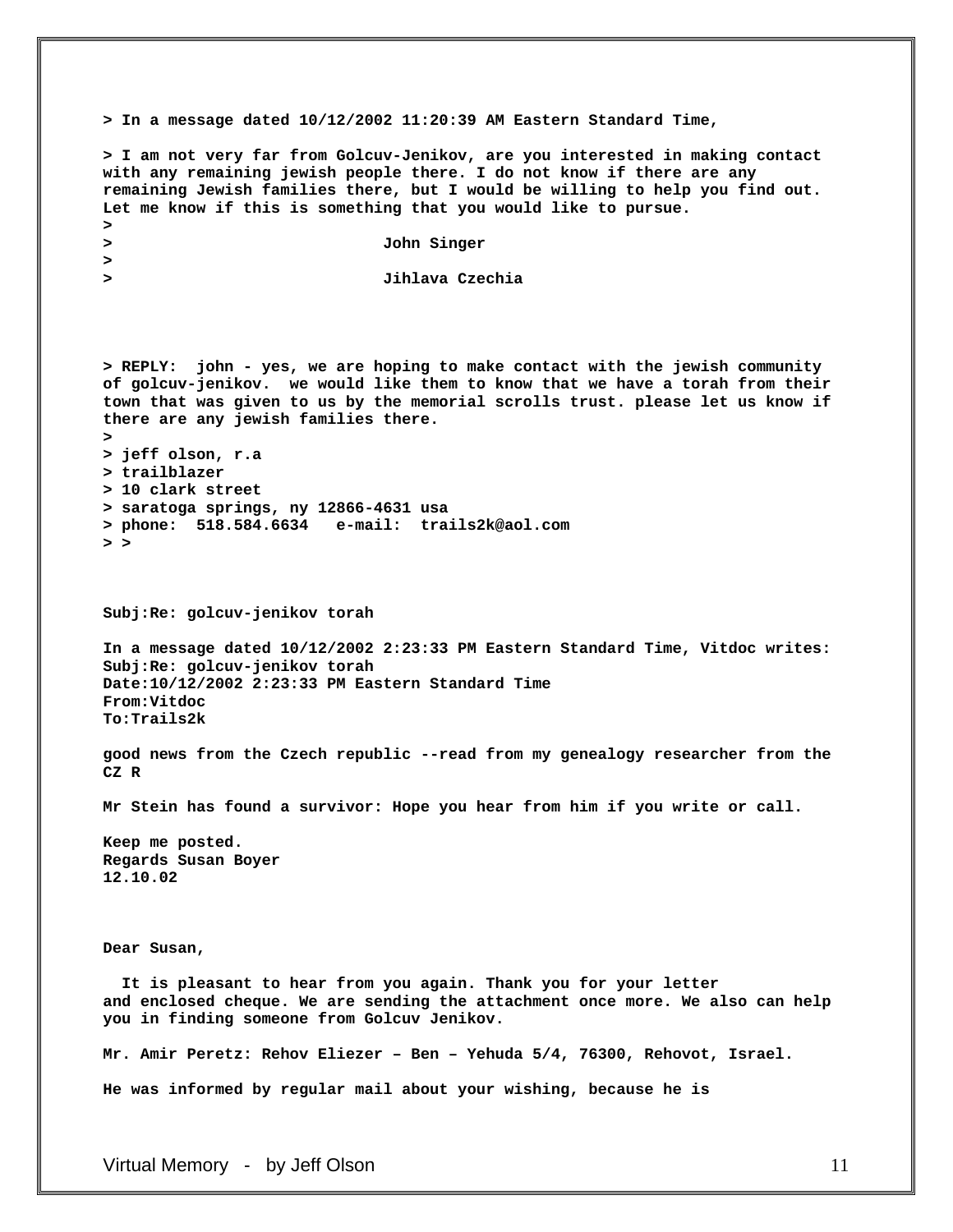**quite old. We cannot guarantee that he will answer you. The most damaged part of Prague and the life in Prague will be difficult for several months, because of the traffic without underground. We wish you Happy New Year. Iva and Eugen Reklama: Jak si stoji kurz koruny? http://kurzy.seznam.cz Subj:Re: golcuv-jenikov torah Date:10/14/2002 8:12:38 AM Eastern Standard Time From:Trails2k To:Vitdoc thank you this is incredible news...it seems like we are getting close. do you want me to write directly to 'Mr. Stein' or will you follow up with him directly? jeff olson, r.a trailblazer 10 clark street saratoga springs, ny 12866-4631 usa phone: 518.584.6634 e-mail: trails2k@aol.com In a message dated 10/14/2002 12:53:32 PM Eastern Daylight Time, Vitdoc writes: Subj:Re: golcuv-jenikov torah Date:10/14/2002 12:53:32 PM Eastern Daylight Time From:Vitdoc To:Trails2k He has e-mail. Write to him directly. <i-e-stein@seznam.cz> Good luck. Susan Subj:Re: golcuv-jenikov torah Date:10/14/2002 8:53:57 PM Eastern Standard Time From:Trails2k To:i-e-stein@seznam.cz CC:Vitdoc mr. stein - i spoke to susan boyer today and she told me that you know somebody from golcuv-jelnikov...my temple, in saratoga springs, ny usa has a torah from golcuv-jelnikov which was provided by the memorial scrolls commission of london in 1973. we would like to contact the person you refered to. what should we do next? jeff olson, r.a**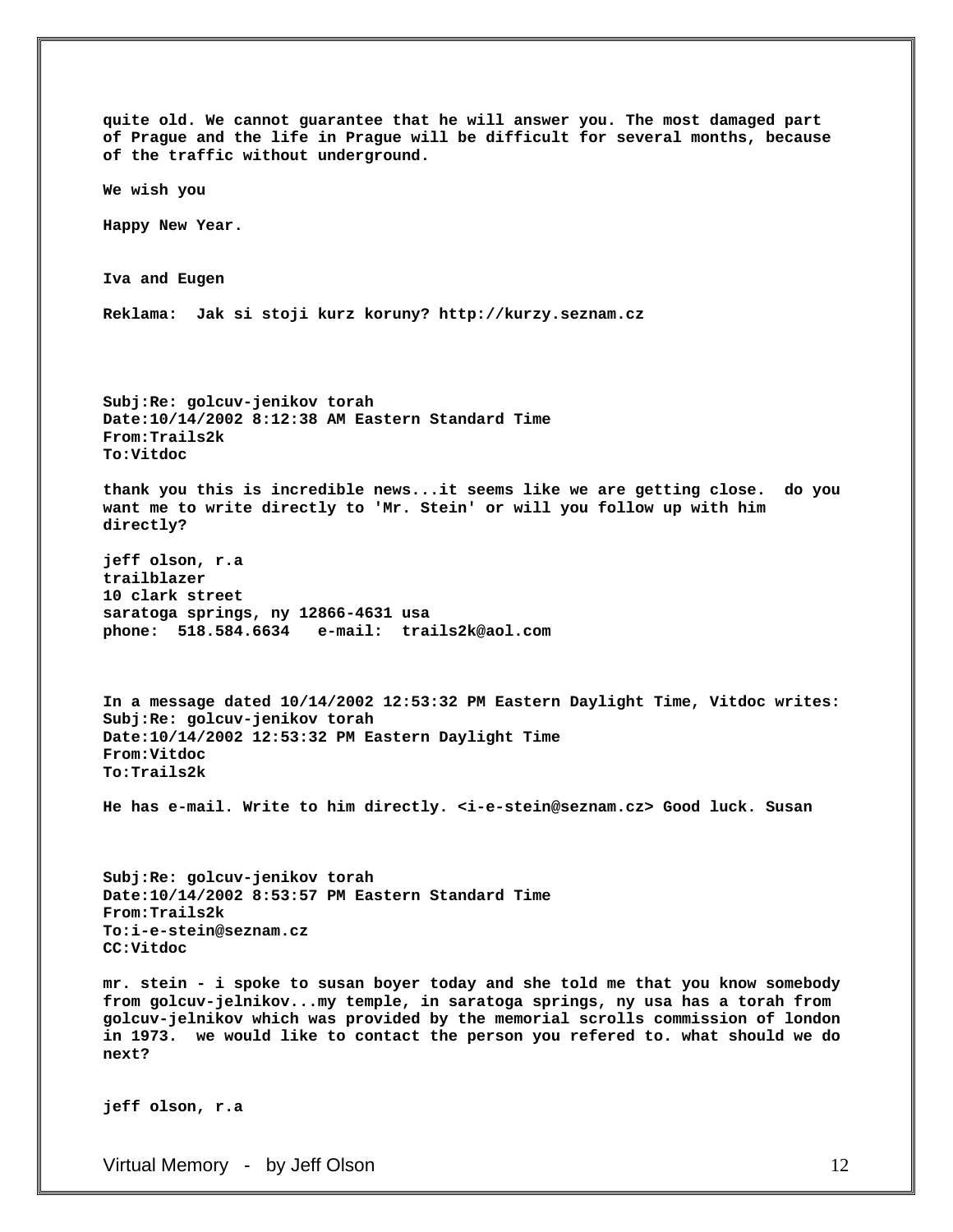**Subj:Re: golcuv-jenikov torah Date:10/14/2002 9:41:13 AM Eastern Daylight Time From:JohnFSinger To:Trails2k** 

**In a message dated Mon, 14 Oct 2002 9:08:50 AM Eastern Daylight Time, Trails2k writes:** 

**Hello Mr. Olson,** 

**so I will make a pilgrimage to Golcuv-Jenikov, sometime soon. I will get contact information from however many remaining Jewish souls there might be. Its entirely possible that there may be none.** 

**If the situation is the same as it is here in Jihlava there are many people who are of Jewish descent but do not identify themselves as Jews. Be that as it may I will do my best to help and I will get back to you perhaps as early as next week.** 

 **Sincerely,** 

 **John Singer Jihlava Czechia** 

**Subj:Golcuv Jenikov Date:10/23/2002 1:11:57 PM Eastern Standard Time From:JohnFSinger To:Trails2k** 

**Hello Mr. Olson,** 

**I am off to Golcuv-Jenikov tomorrow, interestingly I have a relative from Golcuv-Jenikov who emigrated to Canada, his name is Dr. Georges F Novak 2 Rue Convin Apt 721 Kirkland Quebec H9H 4B5 Canada, he is my maternal grandmothers cousin. He changed his name to Novak from Pick. I will let you know by Friday what I discovered in GJ.** 

 **Best Regards,** 

 **John Singer Jihlava**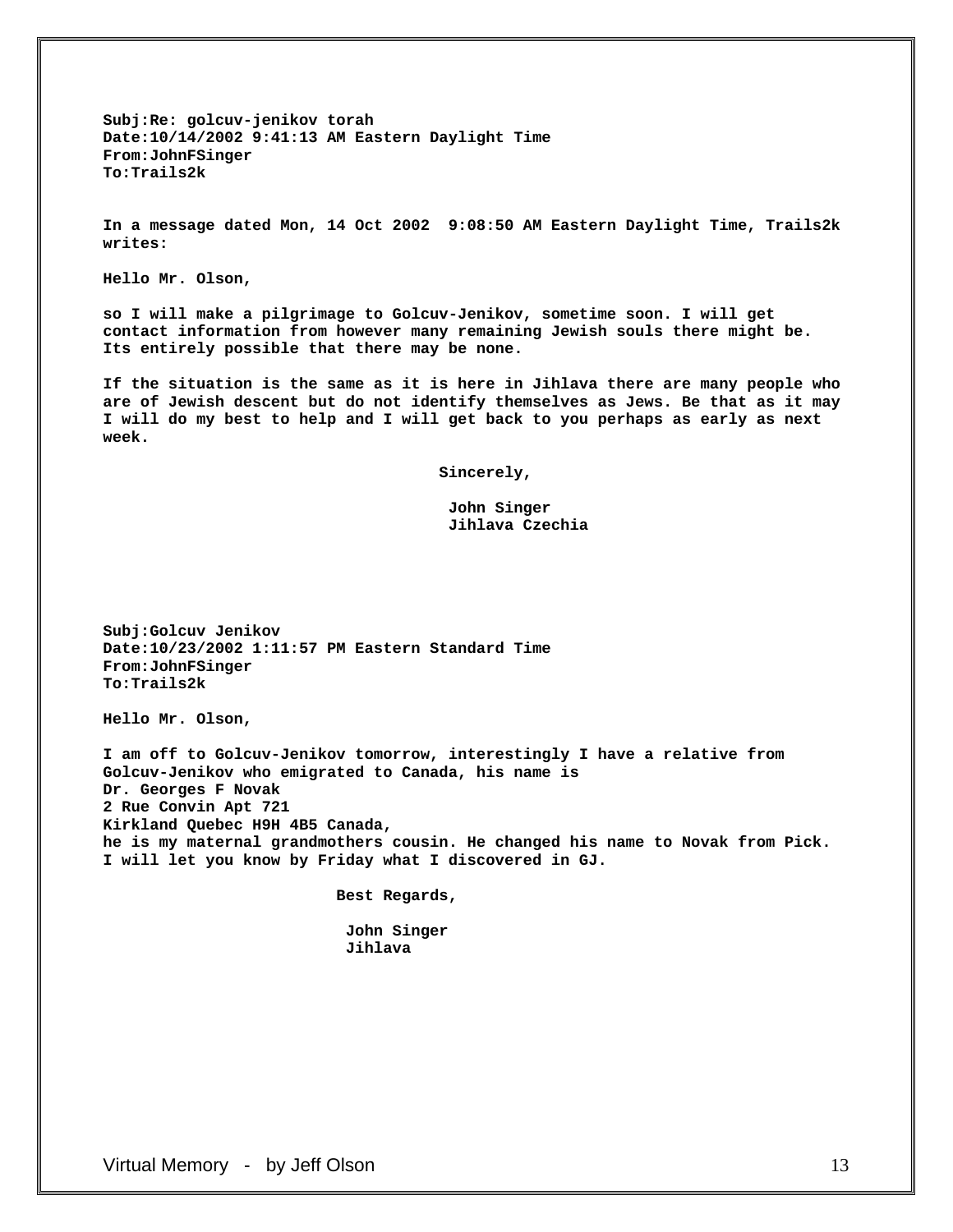**Date:10/23/2002 From:Vitdoc To:Trails2k I leave for several weeks and wondered how your search was going. I will return the middle of November so let me know what transpires. Thanks Susan Boyer Czech Torah Network** 

**Subj:Fwd: [bohmor] Looking for relatives from GOLCUV JENIKOV Date:10/23/2002 6:51:39 PM Eastern Standard Time From:Vitdoc To:Trails2k** 

**Did I send you this one? FYI--Susan B In a message dated 10/11/02 11:43:38 AM, Zimmer-Luedinghausen@t-online.de writes:** 

**<< I just read your e-mail. I am going to Golcuv Jenikov next week to visit the cemetery there, where I hope to find graves of ancestors of mine. All I know so far is that my 6xgrandmother came from there. Her name was Sara Katz. She was born in Golcuv Jenikof in 1764. She married Elias Pohl in Prague. Sara's father was Filip Katz.** 

**This is all I know about my family from Golcuv Jenikof. I am not sure if it helps but I thought I let you know.** 

**Regards** 

**Peter Zimmer Muenster. Germany >>** 

**…………………………………………………..** 

**Subj:Re: [bohmor] Looking for relatives from GOLCUV JENIKOV Date:10/23/2002 7:34:24 PM Eastern Standard Time From:Trails2k To:Vitdoc** 

**yes, thanks for forwarding this...we just found a man from g-j who is living in quebec city, and i also found somebody who is going to g-j tomorrow. i will keep you posted.** 

**jeff olson, r.a trailblazer 10 clark street saratoga springs, ny 12866-4631 usa phone: 518.584.6634 e-mail: trails2k@aol.com**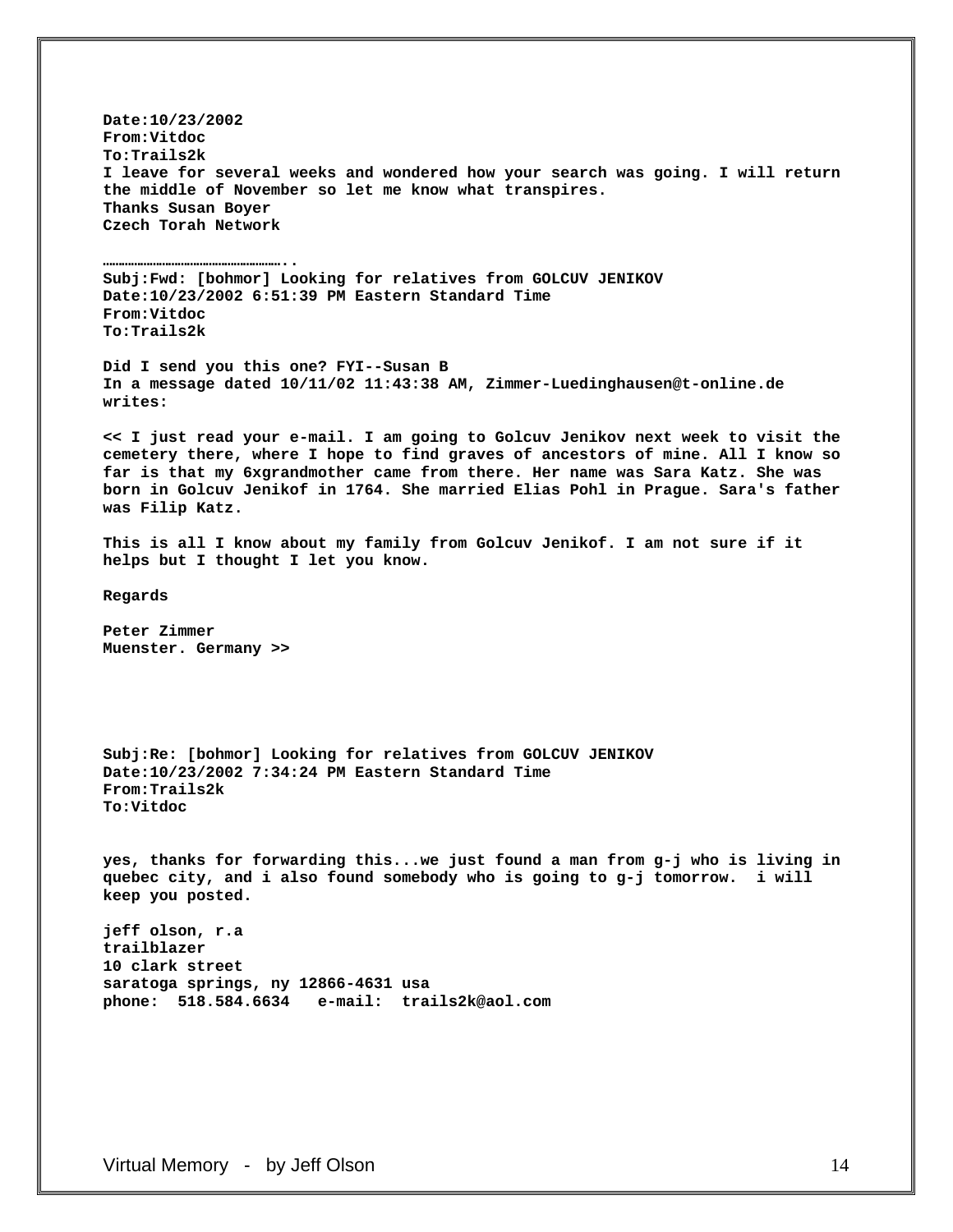**Subj:Golcuv-Jenikov Update Thursday Date:10/24/2002 8:27:04 AM Eastern Standard Time From:JohnFSinger To:Trails2k CC:bohmor@lyris.jewishgen.org** 

#### **Hello Mr. Olson, & Group**

**I have just returned from Golcuv-Jenikov where I spent the morning enquiring about any Jewish families that remain, and it is as I thought. There is not a single Jewish person living in GJ today. The Synagogue and cemetery remain the significant reminders of GJ's Jewish residents. However the people that we spoke with were sympathetic and interested in the fate of GJ's Jewish neighbors who either perished or emigrated.** 

**I wanted to obtain a list of the Jewish people of GJ who perished in the Holocaust but was unable during those few hours to accomplish that. I have the contact information for some people who might be able to provide me with that. I think that might be important to your congregation, and a further link with the GJ Torah's past life.** 

**I have the address of the Golcuv-Jenikov Town Hall/Mayors Office. In the event you would like to reach out to the citizenry of GJ. I believe that there would be a positive response.** 

**The synagogue is 110 years old and is magnificent, we were unable to enter because it is now a repository for Jewish museum. I took some photo's and can forward them to you either by the mail or as attachments to email.** 

**The following is the address for GJ's City/Town Hall Mayors office.** 

**Metsky Urad Nam T.G. Masaryka 110 Golcuv-Jenikov 58282 Czech Republic** 

 **Sincerely,** 

 **John Singer Jihlava Czechia** 

**Subj:Re: Golcuv-Jenikov Update Thursday Date:10/24/2002 8:42:16 AM Eastern Standard Time From:Trails2k To:JohnFSinger** 

**john - thank you. we have just found a person from g-j living in quebec city, and there may be another in israel...i will write to the mayor and would love to see the photos you took. it is so sad to find out that there are no jews remaining there, but it is important that we make whatever connections we can.** 

**jeff olson, r.a**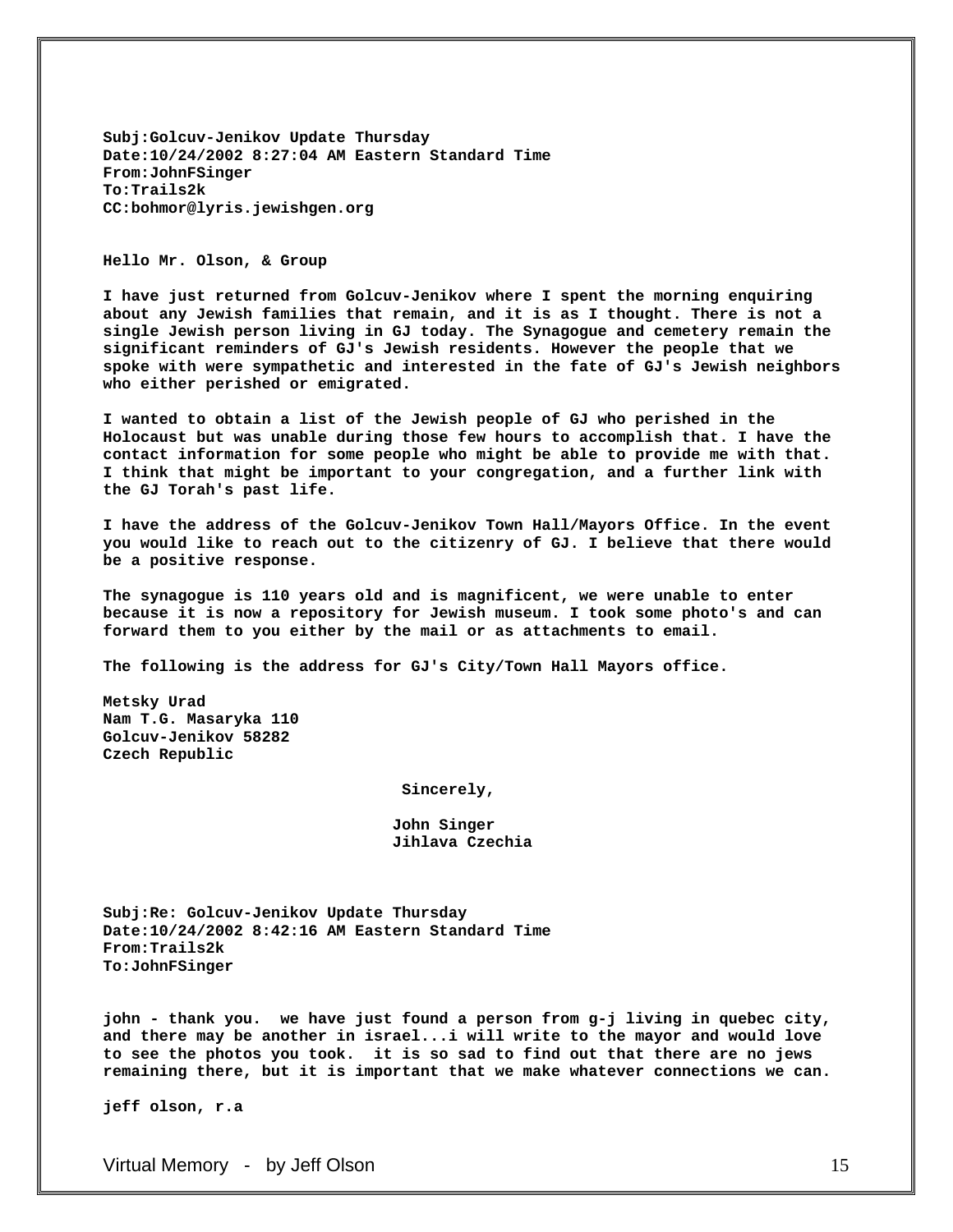**Subj:Re: quebec Date:10/24/2002 8:46:32 AM Eastern Standard Time From:Trails2k To:JohnFSinger john - in my previous message, i didn't acknowledge that the person is quebec is your relative. (i've been getting a lot of emails on this search). also we live about 3 hours south of montreal, so if you ever want to visit you are welcome to stay with us. thanks again for your help. Subj:Fwd: [bohmor] Looking for relatives from GOLCUV JENIKOV Date:10/24/2002 9:29:53 AM Eastern Standard Time From:Vitdoc To:Trails2k Can you let her know what you have found as it may be a relative of hers! Thanks susan ----------------- Forwarded Message: Subj:Re: Re: [bohmor] Looking for relatives from GOLCUV JENIKOV Date:10/24/2002 6:24:43 AM Eastern Standard Time From: l.friedlaenderova@volny.cz To: Vitdoc@aol.com Od: Vitdoc@aol.com Komu: Lucie.Friedlaenderova@seznam.cz Pøedmìt: Re: Re: [bohmor] Looking for relatives from GOLCUV JENIKOV Datum: 24.10.2002 - 1:50:35 > Lucy-----Did Mr. Olson ever respond to your e-mail? I > hope that you were in touch with each other. Here is > his e-mail for you <trails2k@aol.com> just in case he > did not respond. > Thanks for your interest--susan boyer Czech Torah ……………… Subj:Re: [bohmor] Looking for relatives from GOLCUV JENIKOV Date:11/3/2002 11:49:14 AM Eastern Standard Time From:Trails2k To:Vitdoc, Lucie.Friedlaenderova@seznam.cz lucie - i have been informed that there are not jews currently living in g-j. the synagoge and cemetary are still there. i have only found one person who lived there (he lives in quebec), but i do have a list of people who died in** 

**the holocaust. our congregation will hold a special service for them this** 

**year. please let me know if you have any other information.** 

**jeff olson, r.a 10 clark street**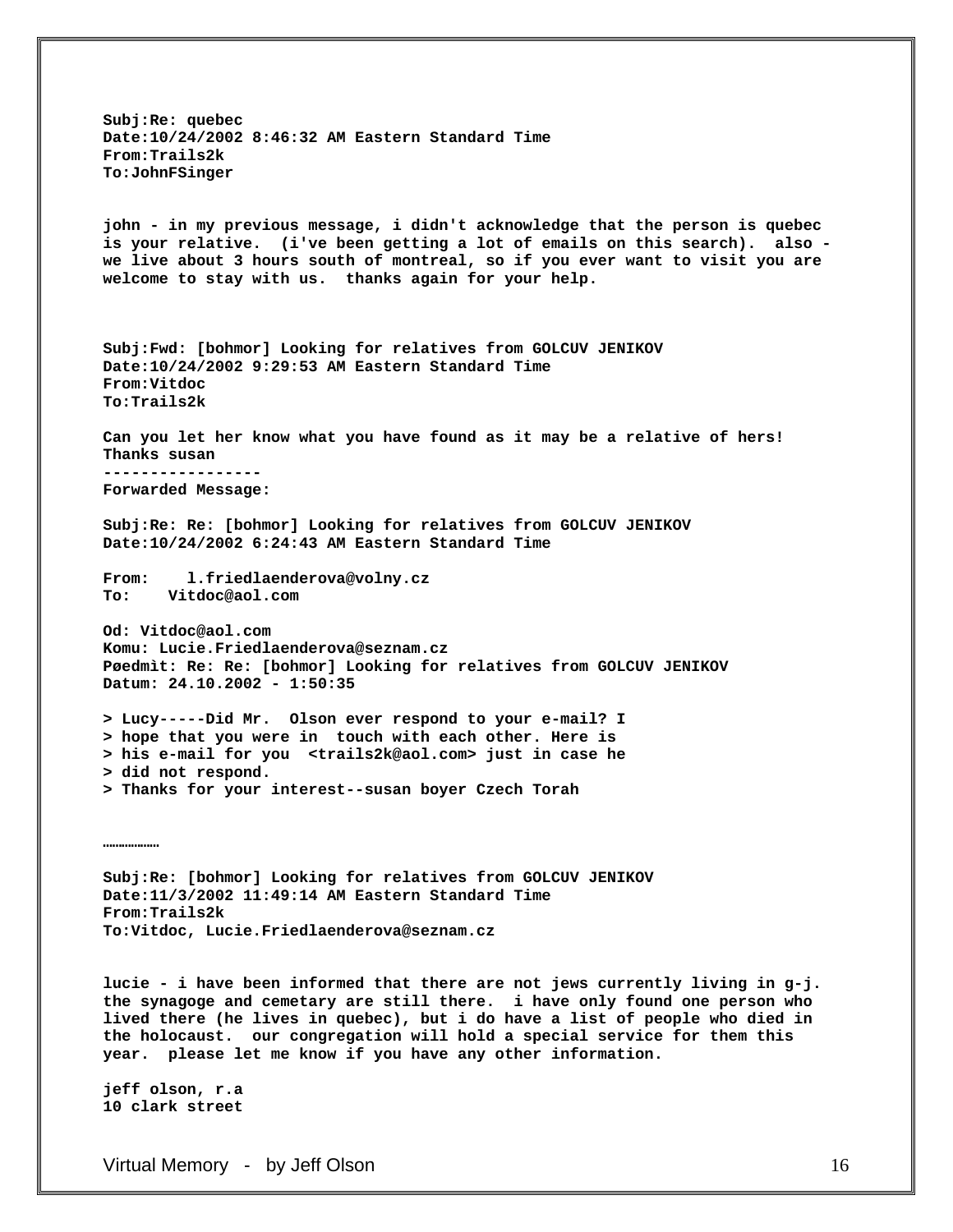**Subj:Re: - Isaac Mayer Wise Date:10/29/2002 3:51:23 AM Eastern Standard Time From:Vitdoc To:chuckmg@acm.org, bohmor@lyris.jewishgen.org, Trails2k** 

**With regard to the e-mail below regarding Isaac Mayer Wise: I am working with a congregation in Saratoga Springs, NY that is archiving their Holocaust scroll from GOLCUV-JENIKOV. It would be great if you could get in touch with them <trails2k@aol.com> --a Mr. Jeff Olson, as Isaac Mayer Wise, born in Lomnicka in 1819, began studying in Golcuv-Jenikov 1835 in the renowned local Yeshiva of Rabbi Aron Kornfeld -- all this according to Mr. Fiedler's book JEWISH SIGHTS OF BOHEMIA AND MORAVIA pg69. It is possible that is a Torah that Wise once used. I know their congregation would be interested in speaking to you. Sincerely--Susan Boyer LA , CA In a message dated 10/28/02 6:27:02 PM, chuckmg@acm.org writes:** 

**<<** 

**www.jewishgen.org/JewishGen-erosity/Contribute.ihtml ~~~~~~~~~~~~~~~~~~~~~~~~~~~~~~~~~~~~~~~~~~~~~~~~~~~~ \*\*\*See the Bohemia-Moravia SIG Webpage: <http://www.jewishgen.org/bohmor> ~~~~~~~~~~~~~~~~~~~~~~~~~~~~~~~~~~~~~~~~~~~~~~~~~~~~** 

**Dr. Jiri Fiedler, Prague Jewish Museum, gave a paper this last June at the Annual Conference of the Czech Academy of Arts and Sciences on Rabbi Isaac Mayer Wise born in Lomnicka (Steingrub). My wife, Nancy, a great grand daughter of Rabbi Wise, and I met with Dr. Fiedler this September in Prague. He was kind enough to give us a copy of his paper but it is in Czech. In the article he recounts new evidence of Rabbi Wise's birth date and parentage. The article is less than 9 pages of text with 7 pages of references. We need help in identifying where we might obtain a translation of this article.** 

**Chuck Goldstein chuckmg@acm.org** 

**Subj:Re: - Isaac Mayer Wise Date:11/3/2002 12:03:16 PM Eastern Standard Time From:Trails2k To:Vitdoc, chuckmg@acm.org** 

**it's a small world. rabbi wise co-founded temple beth emeth in albany as america's first reformed jewish congregation. my wife's father was rabbi there for many years. they also have a czech memorial torah. do you know when rabbi wise left golcuv-jenikov? the scroll we have was written around 1890, so he would have been 71 years old then...** 

**jeff olson, r.a trailblazer 10 clark street saratoga springs, ny 12866-4631 usa phone: 518.584.6634 e-mail: trails2k@aol.com**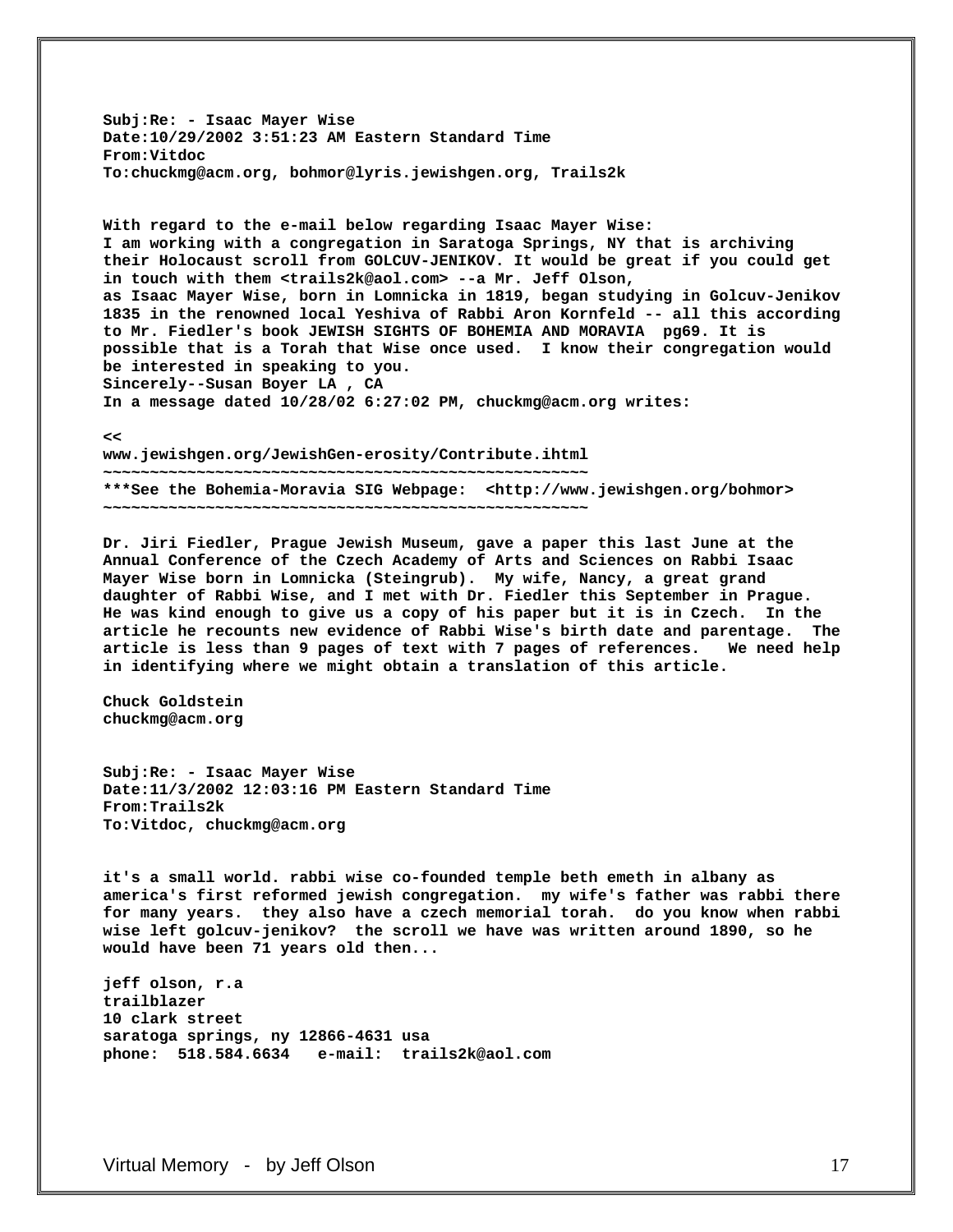**Subj:Re: Golcuv Jenikov List Date:11/3/2002 9:58:09 AM Eastern Standard Time From:Trails2k To:JohnFSinger CC:bohmor@lyris.jewishgen.org** 

**In a message dated 11/2/2002 12:07:50 PM Eastern Standard Time, JohnFSinger writes:** 

**Hello Mr. Olson and group.** 

**I met with the former caretaker of the Jewish cemetery in Golcuv=Jenikov yesterday, and he provided me with the list of the names of the members of the Jewish community from GJ who did not return after the Holocaust-WW II.** 

**The information should be cross checked against the information contained in the Terezin Initiative which has more conclusive facts about the final fate, survival or death of the following people. As many are listed as fate unknown.** 

**Concerning the cemetery its earliest headstones are said to be from 1706 or there abouts and is in better than expected condition. I will send photos of both the synagogue and the cemetery. The most recent burial being from 1984.** 

**REPLY:** 

**thank you again. i have spoken to our rabbi, and we will hold a yom hashoah ceremony with the g-j scroll to honor the memory of the people on this list. i am unsure how to crosscheck the list with the terezin initiative, and i hope that 'bohmor@lyris' can help. it is incredible to be finding this information, and i look forward to continue learning more.** 

**jeff olson, r.a trailblazer 10 clark street saratoga springs, ny 12866-4631 usa phone: 518.584.6634 e-mail: [trails2k@aol.com](mailto:trails2k@aol.com)**

**In a message dated 12/21/02 3:39:15 AM, schaked@netvision.net.il writes:** 

**CORRECTIONS FORWARDED FROM: Peretz Amir Schrecker [schaked@netvision.net.il](mailto:schaked@netvision.net.il)**

**…Mr. Singer's list with the list I have in my possession, I found that one name is missing: LUDVIK KORNFELD, B 30.01.1872. Also there is a difference in the Birthdate of EMILIE VRBONA. In Singer's list it is stated 26.06.1869 while in my list is 12.09.1891. There is also a misspelling of one name. There are NAHNADEL and 3 NAHANDEL. The exact spelling is NAEHNADEL, which, by the way, I'm related to.** 

**Also, Mr. Singer wrote that the most recent burial in the G.J. cemetery was in 1984 while I'm, myself, met the last Jew of G.J. in 1990. I know he died a few years later and was buried there.** 

**Subj:Re: Golcuv Jenikov**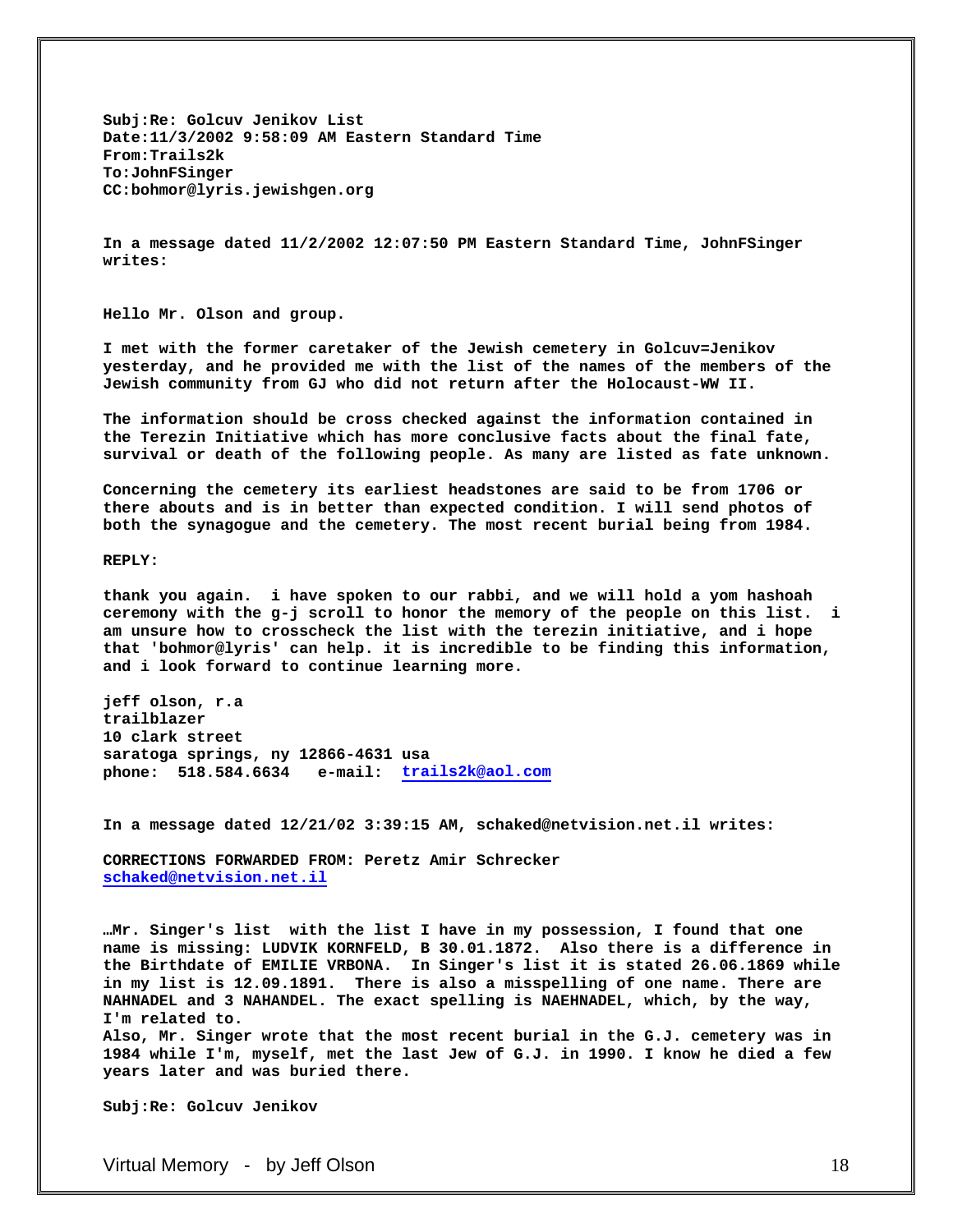**Date:1/6/2003 12:43:36 PM Eastern Standard Time From:Czechtorah To:Trails2k Thanks for writing to Peretz Amir and I will call your wife this week to discuss --Thanks susan In a message dated 1/6/03 6:55:22 AM, Trails2k writes: << susan - happy new year. our community is planning a special event with the czech torah scroll for yom hashoah this year. per your request, we will say kaddish for all of the people from g-j. my wife (margo - her email is molson@skidmore.edu) coordinates the jewish student programs at skidmore college, and i have asked her to contact you about possibly participating in the event. jeff olson, r.a trailblazer 10 clark street saratoga springs, ny 12866-4631 usa phone: 518.584.6634 e-mail: trails2k@aol.com >> Subj:Re: Golcuv Jenikov Date:1/13/2003 6:53:39 PM Eastern Standard Time From:Czechtorah To:Trails2k Jeff and Margo --I am putting a package in the mail to you with a video to return, Michael Kraus's excerpt from the Birkenau Boys and a little more info re: Helen Epstein. Mr. Kraus' excerpt from the B. B. that was edited by my cousin Jon Fruend, also a B. Boy. In1997 in LA--I attended my first Jewish genealogical convention. A Mr. Michael Honey, now of London, formerly of the CZ. R., traveled to speak and I had the** 

**pleasure of joining him for dinner. In conversation he asked the names I was researching and that night we learned that 2 of my relatives had been Birkenau Boys with him and while they were good friends after all that they had shared in the camps--they had never known that they were also cousins to each other and to me. Mr Honey introduced me to both of them.** 

**I also told you of a connection to the author Helen Epstein and included in the mail is a torah essay that relates to the town of Kolin and Helen written by Julie Levin.** 

**You will find that the connections to my cousin will not be the only coincidence that will occur once you involve yourself with your scroll. I can't tell you how many good but strange coincidences have happened since I started all of this.** 

**Jon's e-mail <jonora@sympatico.ca> Toronto Helen Epstein's e-mail <helepstein@aol.com> Boston Thanks for your work on this project. I look fwd to helping you any way I can.** 

**Susan January 20**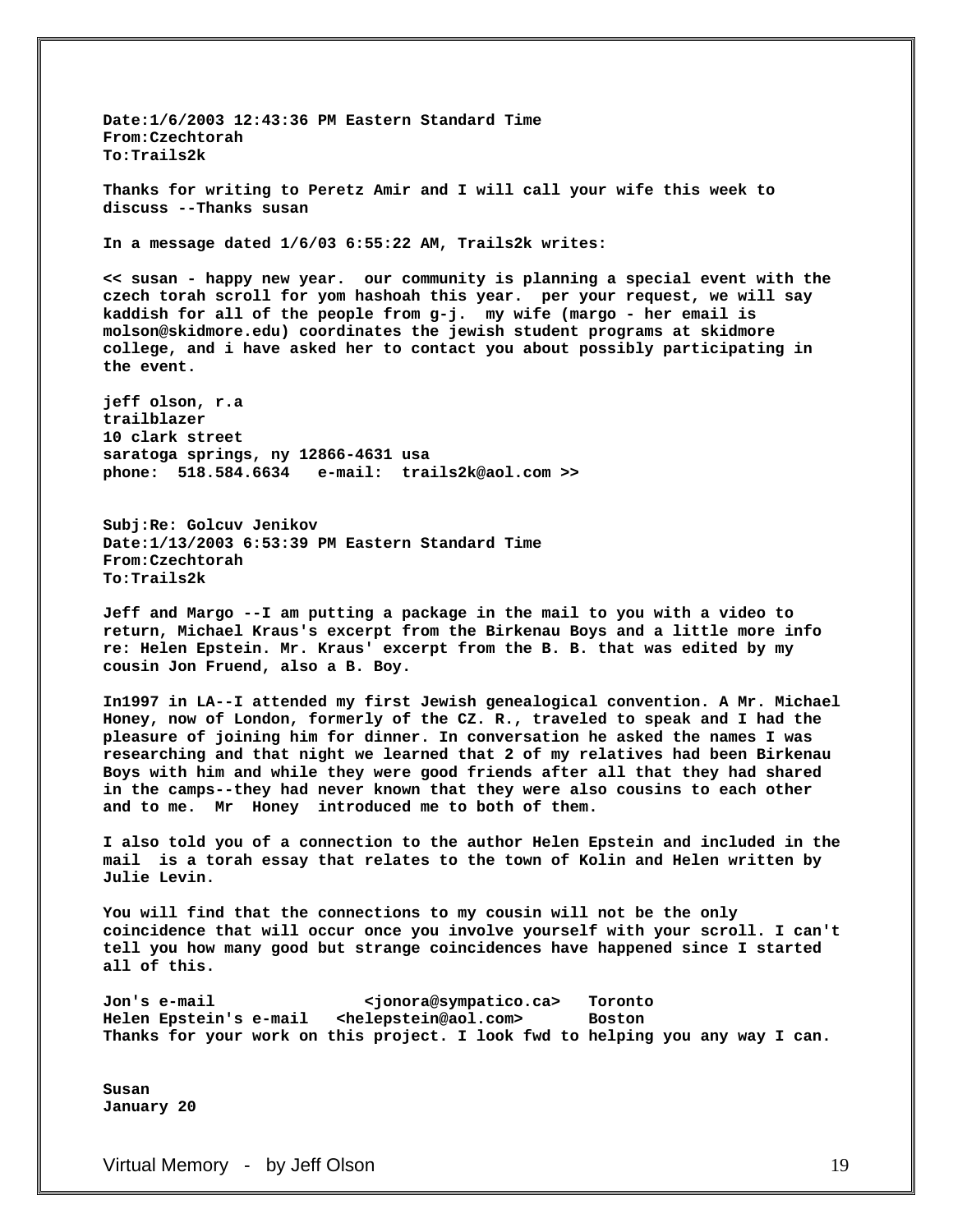**REPLY: margo and i watched the video you sent us the other night. we are both inspired and margo is working on the event for yom hashoah. this is a beginning, and i agree with you that we are about to experience some unimagined coincidences and experiences. we'll keep you posted. jeff olson, r.a**  *trailblazer* **10 clark street saratoga springs, ny 12866-4631 usa phone: 518.584.6634 e-mail: trails2k@aol.com Subj:Re: Filip Katz Date:1/23/2003 1:45:43 PM Eastern Standard Time From:Zimmer-Luedinghausen@t-online.de Reply-to:320004503983-0001@T-Online.de To:Trails2k@aol.com Sent from the Internet (Details) <Trails2k@aol.com> schrieb: > In a message dated 1/22/2003 10:56:17 AM Eastern Standard Time, > meirlav@netvision.net.il writes: > > > > Subj:Filip Katz > > Date:1/22/2003 10:56:17 AM Eastern Standard Time > > From:meirlav@netvision.net.il > > To:Zimmer-Luedinghausen@t-online.de > > CC:trails2k@aol.com > > Sent from the Internet > > > > > > > > Da Sie in Deutschland leben und meine Mutersprache deutsch ist,schicke ich > > diese Zeilen in ihrer Sprache:Mein Freund Peretz Amir Schrecker,lebend in > > Israel uebergab mir Iher E-mail betreffs Golcuv Jenikov.Ich selbst bin in > > Karlsbad geboren,lebe seit 63 Jahren in Israel.Die Familie meiner sel. > > Mutter stammt aus Golcuv .Im Jahr 1932 heiratete meine Cousiene Anni Roth > > den Jenda Katz,Sohn einer alt angesessener Familie ,die immer in Golcuv > > Jenikov lebte.Leider sind alle Angehoerigen der Familie ,wie alle > > Juden[ausser einem anderen Cousin im holocost umgekommen.Voriges Jahr starb > > dieser Cousin Josef Roth eines natuerlichen Todes.. > > > is it possible for you to translate this message into english? > > jeff olson, r.a > trailblazer > 10 clark street > saratoga springs, ny 12866-4631 usa > phone: 518.584.6634 e-mail: trails2k@aol.com >**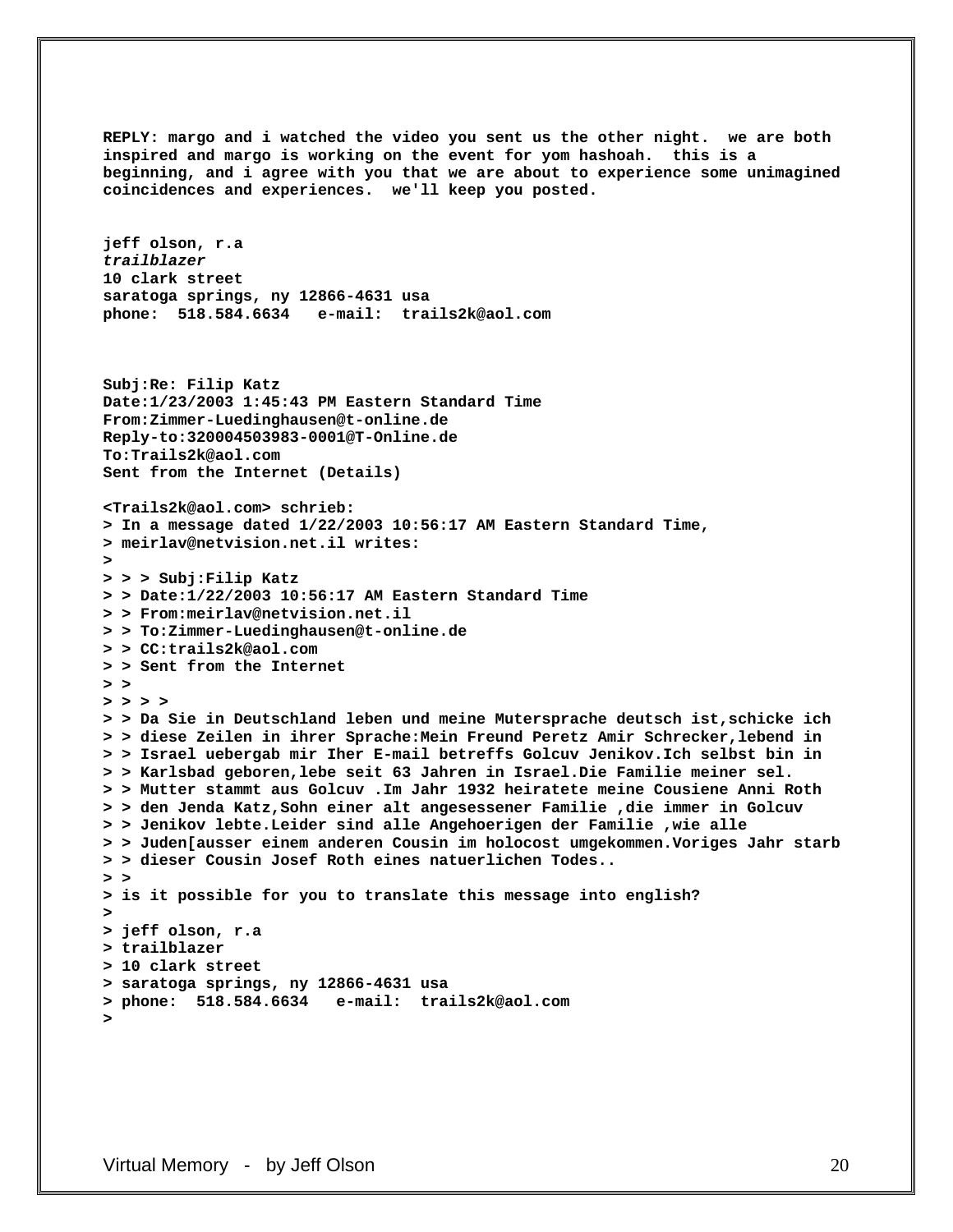#### **I will try:**

**"As you are living in Germany and my native language is German, I am sending you these lines in German. My friend Peretz Amir Schrecker, he lives in Israel, gave me your e-mail concerning Golcuv Jenikov. I was born in Karlsbad (Karlovy Vary)and came to Israel 63 years ago. My mother's family is from Jenikov. In 1932 my cousin Anni Roth married Jenda Katz, the son of an old Jenikov family that had always lived there. Sadly all members of this family, as well as all the other Jews (except one cousin),were killed in the Holocaust. Last year this cousin Josef Roth died a natural death...** 

#### **Regards, Peter Zimmer**

<…after several more months and thinking we had reached the end of our search, Susan Boyer connected us with Czech holocaust survivor Michael Kraus, who visited Saratoga for a special Yom Hashoah memorial service in April, 2003. It was only after we met Michael that we discovered the connection between him and Henry Silberstern, another survivor and the only living person we found with a direct connection to the town of Golcuv-Jenikov.>

**Date:4/30/2003 10:23:00 PM Eastern Standard Time From:nachod@worldnet.att.net" To:molson@skidmore.edu; [trails2k@aol.com](mailto:trails2k@aol.com)" Sent from the Internet** 

**Dear Jeff and Margo!** 

**Many thanks for your welcome and good care. We enjoyed the guided walk through Saratoga Springs on a beautiful afternoon yesterday. Arrived back home around eight. Today there was a holocaust remembrance organized by the Brookline holocaust commission that showed a film of testimonies by "liberators" of various US Army units, rather gruesome footage taken just as the soldiers actually stumbled at various death camps at the end of The War. Please give our thanks and regards to the rabbis and prof. Meier (whose email we did not get), best regards, Ilana and Michael PS please email us the photograph you took at the lecture so we can send it to our daughters. email of the film maker is:Austin deBesche,:Austin@moonlightmotionpix.com"** 

**Michael: attached is the photo, per your request. thank you for a memorable evening and a great afternoon walking in saratoga. i'm glad we ended our day in front of the 'spirit of life' sculpture. i hope our paths will cross again soon.<BR>** 

**jeff olson, r.a trailblazer 10 clark street saratoga springs, ny 12866-4631 usa phone: 518.584.6634 e-mail: trails2k@aol.com**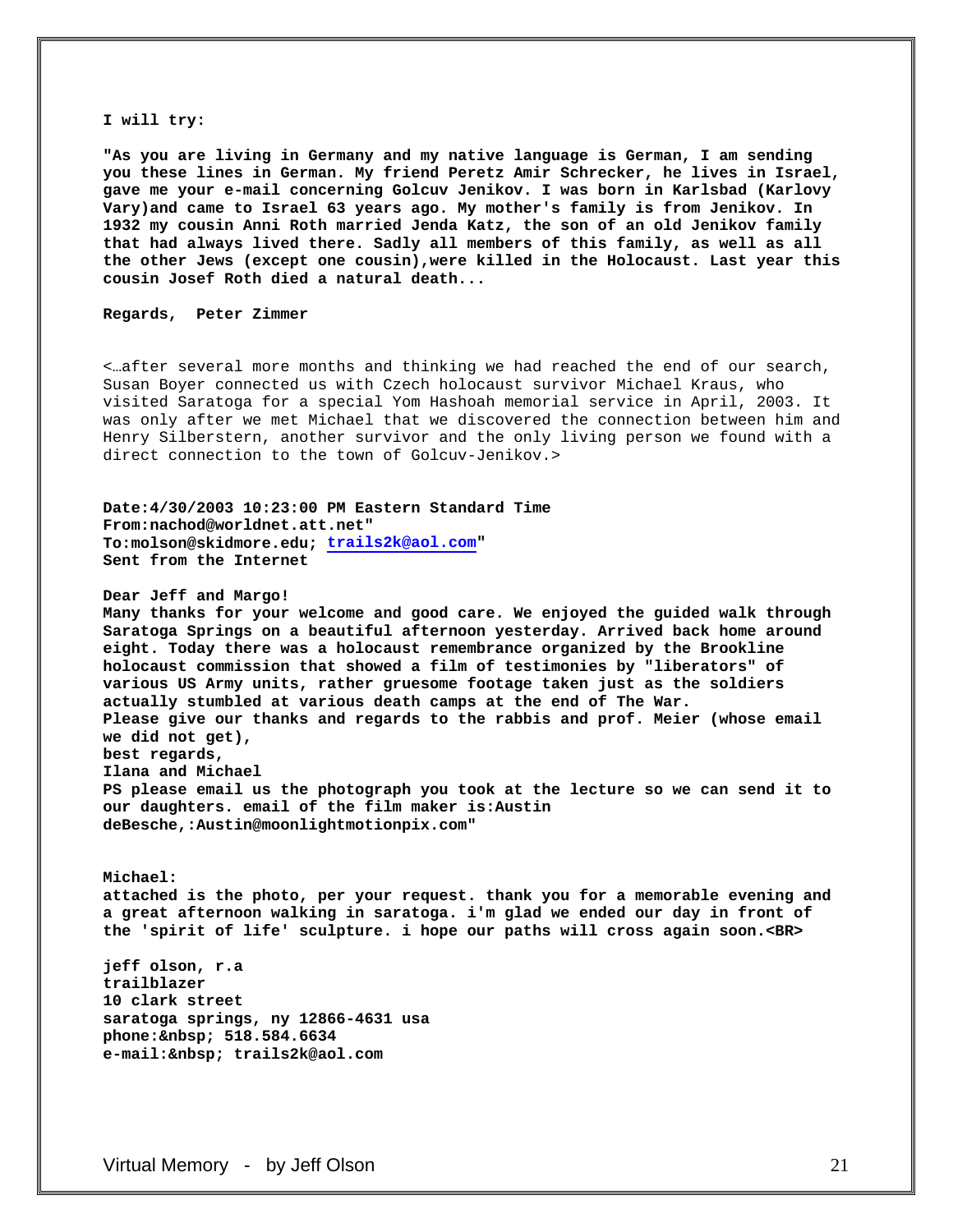**11.02.03 Dear Mr. Olson,** 

**My name is Henry Silberstern and I am a friend of Michael Kraus from Boston. As a matter of fact, I am also one of the Birkenau Boys. So much for a brief introduction. I hope to meet you and of course will fill you in with additional information. I am very interested in the Torah Scroll from Golcuv-Jenikov. You see, even though I was not born in Golcuv-Jenikov, I have very close ties to that town. My grandfather was born there and both my father and I had "domicile" rights in that town. I read with high interest the work you did in researching it, as Michael sent me the few pages of e-mail and other copies. I believe that the scroll is housed at Temple Sinai and I would like to see it. I have a daughter and family living in Albany (to be exact, in Glenmont) and my wife and I plan on spending Thanksgiving with them. I realize that this is very sudden, but if it is at all possible, I would love to come to Saratoga Springs to Temple Sinai or to Skidmore College itself. I apologize for this sudden intrusion, but I hope that you will consider my request. Looking forward to meeting you Sincerely Henry Silberstern** 

>===== Original Message From "Linda Motzkin" <lmotzkin@skidmore.edu> ===== Special Guest at Shabbat evening service 8:00 p.m., Friday Nov. 28

……………………………………………………………………………………………………………

 This Friday, we will have a special guest at our Shabbat evening service. Mr. Henry Silberstern is a Czech survivor of the Holocaust, who has had a long relationship with the town of Golcuv-Jenikov, the original home of Temple Sinai's Holocaust memorial Torah scroll. Mr. Silberstern's grandfather and great-grandfather were born in Golcuv-Jenikov, providing his father and himself with domicile rights in that town.

 Mr. Silberstern is a friend of survivor Michael Kraus, who spoke at the Yom Hashoa observance at Skidmore College this past spring. (At the time, Michael Kraus was unaware of his friend's connection to Golcuv-Jenikov.) Both Mr. Silberstern and Mr. Kraus were among the group of children known as "the Birkenau Boys", selected by the notorious Dr. Joseph Mengele to live while millions of others died. Only twenty Birkenau Boys survived.

 Mr. Silberstern will be coming to Temple Sinai with his wife, daughter and other family members who live in Albany. We look forward to welcoming them to Temple Sinai and to learning from Mr. Silberstern more about the Jewish community of Golcov-Jenikov, whose sacred Torah has been entrusted to us.

Margo Olson Coordinator of Jewish Student Life and Interfaith Programming The Intercultural Center Skidmore College Saratoga Springs, New York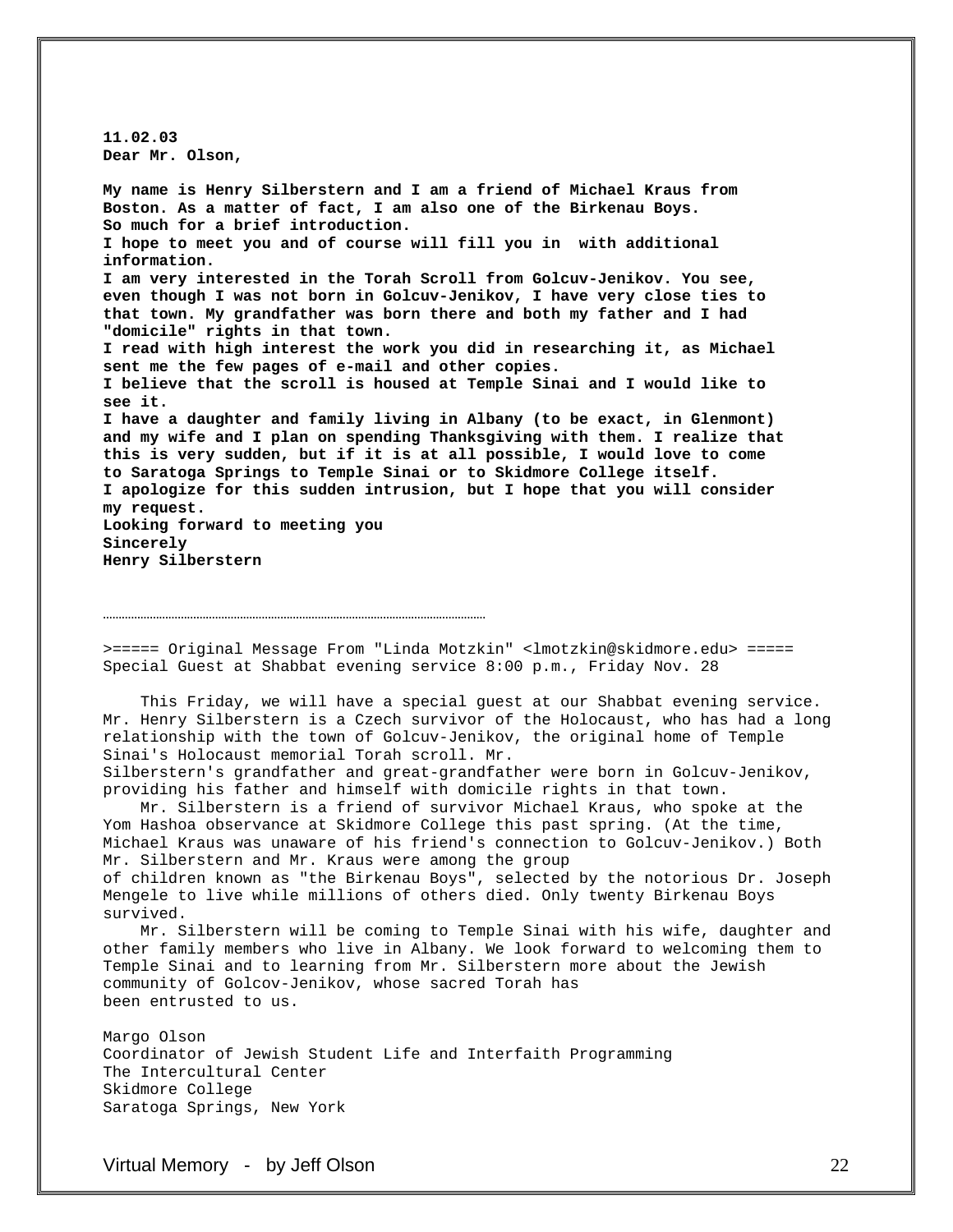This brings us to the end of this chapter in history, made possible by technology that allows us to find answers to some questions and challenges us to think about others. On the following pages you will find the media release announcing the upcoming Yom Hashoah Memorial Service, and a copy of the list of Holocaust victims from Golcuv-Jenikov. Tracing the roots of the Golcuv-Jeninkov torah scroll has been an incredible experience. Thank you to everyone who contributed to this search. There is much more to be known, and there are hundreds of other scrolls in communities around the world that have similar stories. May we all have the wisdom to learn from these stories, and to work every day to make the world a better place.

Jeff Olson Saratoga Springs, NY 2003

For additional information on the Memorial Torah Scrolls, please visit: http://www.czechtorah.org/trust.htm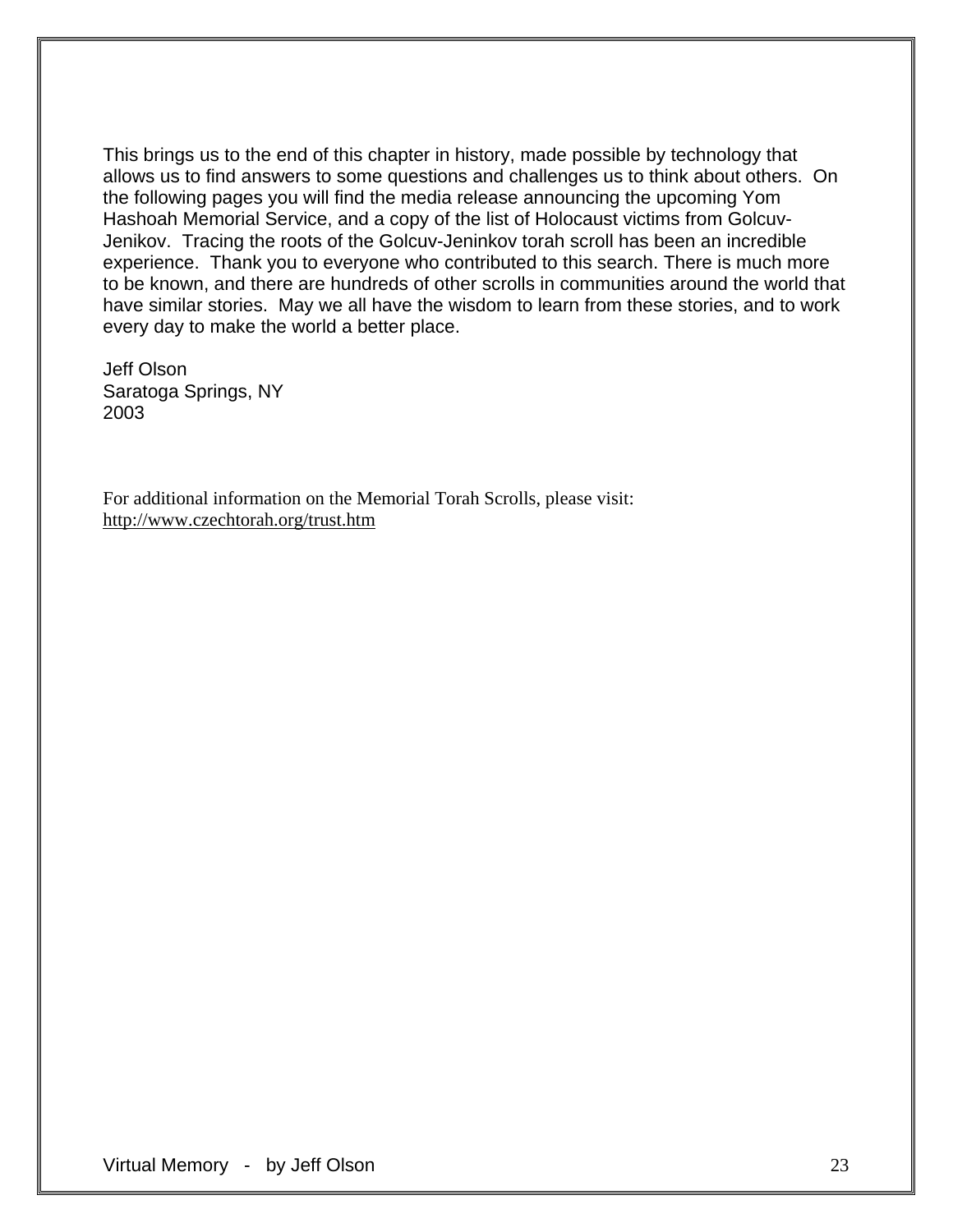# **Media Release: Immediate**

**Subject: Special Ceremony Honors Holocaust Survivors & Victims**  Location: Skidmore College, Saratoga Springs NY (Gannett Auditorium) Monday evening, April  $28<sup>th</sup>$  2003, 6:30 – 9:30pm Contact: Margo Olson, [molson@skidmore.edu,](mailto:molson@skidmore.edu) 518.580.5679

Skidmore College and Temple Sinai of Saratoga Springs, NY will host a unique ceremony on April 28 as part of the annual Yom Hashoah – Holocaust Memorial Day. The event will feature both Michael Kraus, one of the "Birkinau Boys" who survived the concentration camps, and a rare public ceremony featuring a Torah (bible) scroll from Czechoslovakia which also survived the holocaust.

Through its association with Temple Sinai in Saratoga Springs, New York, Skidmore College uses a Czech Holocaust Memorial Torah Scroll from the town of Golcuv-Jenicov for High Holiday services each year. This rare scroll is one of just 1,297 that were rescued from the Nazis, who had confiscated them for use as part of their planned "Museum of the Extinct Jewish Race." The scrolls were saved after World War II by the Westminster Synagogue in London, which in turn has distributed them to communities around the world as "Czech Memorial Scrolls." The idea was that even though the places that they came from had been destroyed, there were many congregations around the world that could keep the Torahs as living parts of the Jewish community. Of the Czech Torah scrolls catalogued in London, 466 are in the United States, 61 in Israel, 90 in Great Britain, 16 in Australia, and the remainder span the globe from Argentina to New Zealand. One is in Saratoga Springs, on permanent loan to Temple Sinai on Broadway. Temple Sinai and Skidmore College are privileged to be able to honor the memory of the community of Golcuv-Jenikov and to keep its spirit alive through the continued use of their Torah. After a year of research by a local volunteer who used the internet to trace the history of the scroll, this year's event will include reading the names and lighting a candle for each of the Jews from Golcuv-Jenikov who never returned to their homes after being deported on June 9, 1942.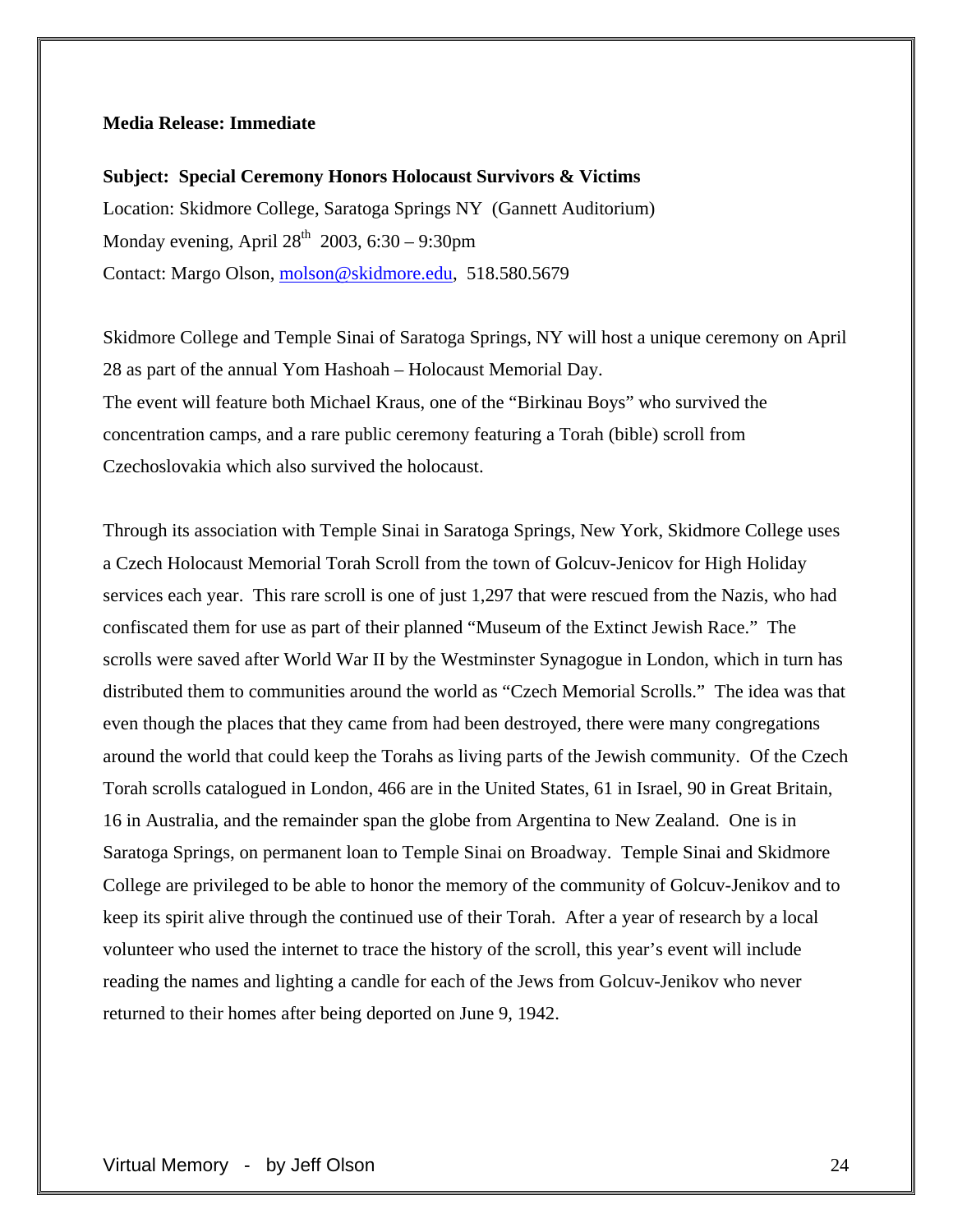# The April 28<sup>th</sup> events are scheduled as follows:

# **6:30 p.m.**

# **Showing of the documentary film** *Pilgrimage into the Past*

In the summer of 2000, filmmaker Austin de Besche accompanied Holocaust survivor Michael Kraus and his family on a three-day trek through the Austrian countryside. As a boy Kraus and thousands of other prisoners were forced on a "death march" in the waning days of the war, and for a long time Kraus had wanted to walk the route once more.

### **8:00 p.m.**

# **Gannett Auditorium: Memorial Service with Guest Speaker Michael Kraus**

Michael Kraus was one of a group of Jewish children known as the "Birkenau Boys." No one knows why the notorious Dr. Joseph Mengele selected these boys to live while their families, friends, and millions of others died in Nazi death camps. Michael was one of only twenty survivors. Many years after the war one of the survivors, Gerhard Durlacher, traveled the world to talk to those who survived and helped Michael Kraus to reunite with the others. The culmination of the search is the extraordinary reunion of the Boys of Birkenau in Jerusalem in 1990. Later, to deal with their burden, and to honor those who were murdered, the surviving Boys returned to Europe fifty years after their liberation from Auschwitz-Birkenau. Mr. Kraus' experiences are covered in Durlacher's book The Birkenau Boys, and in the films, *Lost Childhood: The Story of the Birkenau Boys*, *The Tragedy of the Holocaust Through the Eyes of Children* and *Pilgrimage into the Past*.

For additional information on the Memorial Torah Scrolls, please visit: http://www.czechtorah.org/trust.htm

########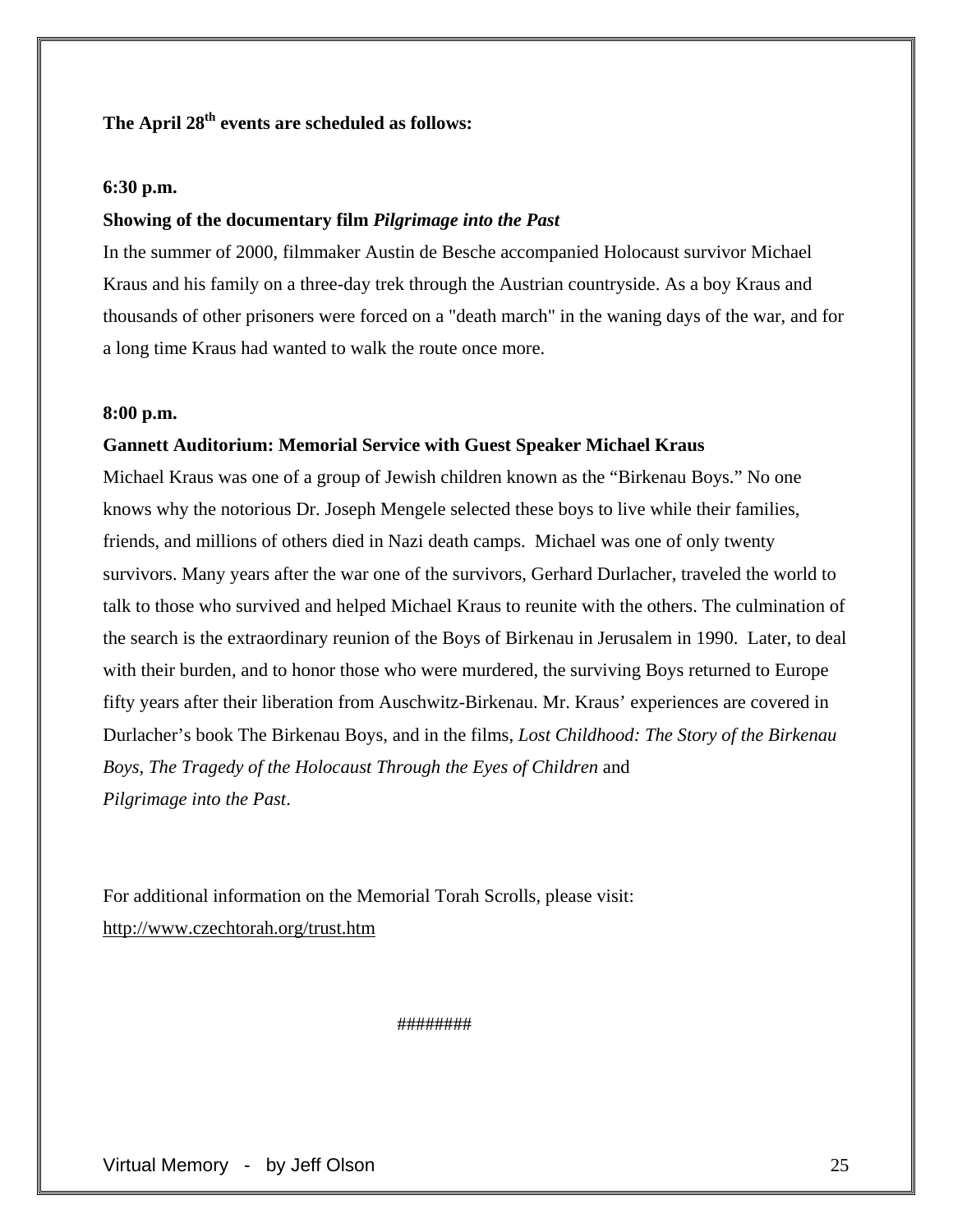



In 2003, The Golcuv-Jenikov scroll was reunited with two holocaust survivors at Temple Sinai in Saratoga Springs. Michael Kraus (top) was featured in a special program at Skidmore College in April, and Henry Silberstern told his story at Temple Sinai in November. Both men were among the "Birkinau Boys" who survived the holocaust. Henry's grandfather was from Golcuv. Michael said that he had not held a torah in his hands since the war.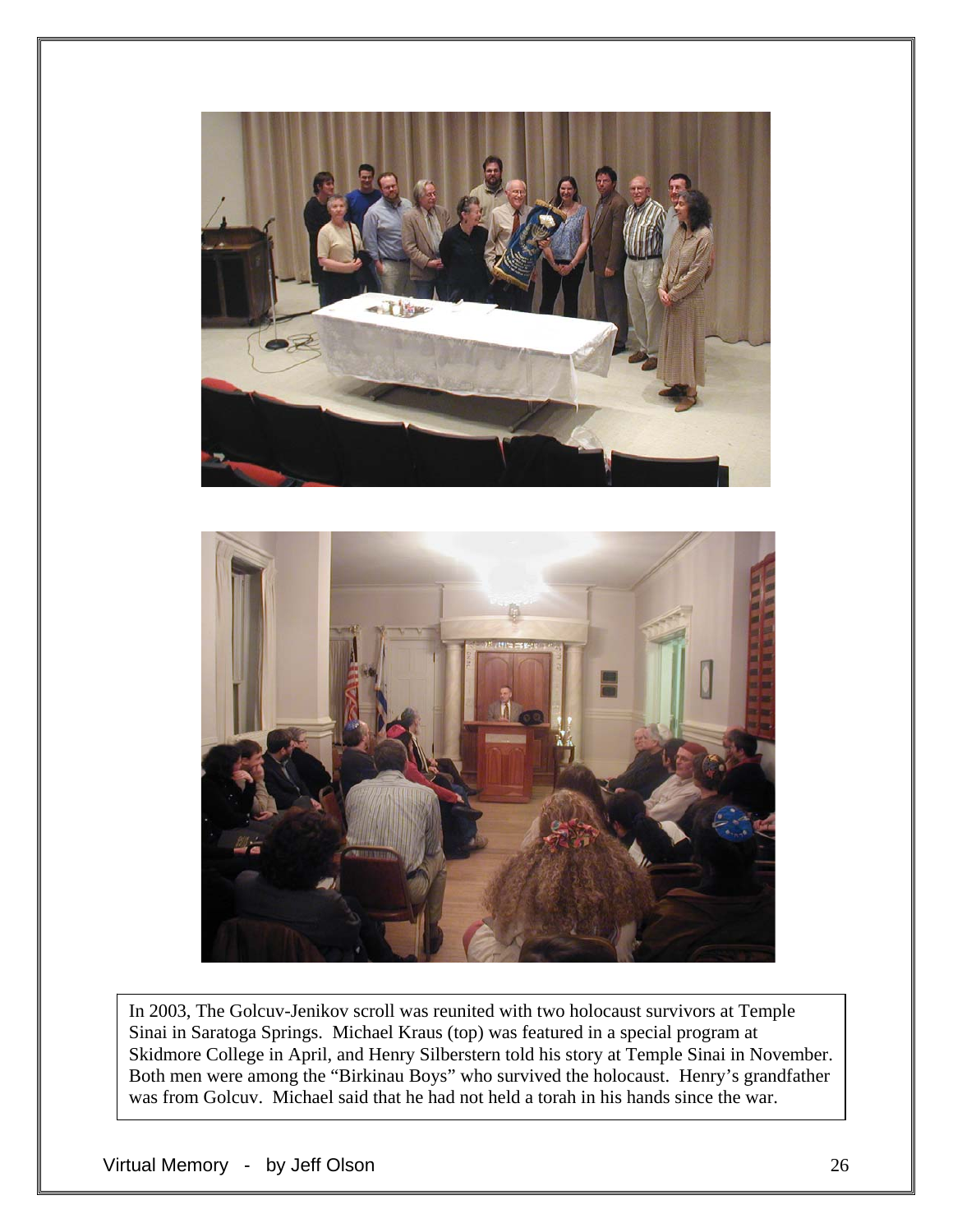# **Golcuv Jenikov Holocaust Memorial List**

This list was provided by John F. Singer, 2003, using information from the Terezin Initiative and with amendments provided by Peretz Amir Schrecker

| Name                                          | Date Of Birth, Death                              |                  | Transports                                                                         |
|-----------------------------------------------|---------------------------------------------------|------------------|------------------------------------------------------------------------------------|
|                                               |                                                   |                  | Bockova Gabriela August 8 1877 AAc 688 Terezin June 9,1942<br>AAi 408 Fate Unknown |
| Karpeles Rudolph<br>Deceased Terezin          | October 23, 1942                                  |                  | July 27,1855 AAc 702 Terezin June 6,1942                                           |
| Katz Hanus<br>Fate Unknown                    |                                                   | AAi 428          | Nov, 14, 1903 AAc 712 Terezin June 9, 1942                                         |
| Katzova Anna<br>Fate Unknown                  |                                                   | AAi 429          | June 21, 1909 AA713 Terezin June 9,1942                                            |
| Katzova Hana<br>Fate Unknown                  |                                                   | AAi 430          | July 14, 1931 AAc 714 Terezin June 9, 1942                                         |
| Katzova Milena<br>Fate unknown                |                                                   | AAi431           | Nov, 12, 1934 AAc715 Terezin June,9 1942                                           |
| Kornfeld, Ludvik Jan, 30, 1872                |                                                   |                  |                                                                                    |
| Deceased                                      | October 22 1942 Bx 1077 Treblinka                 |                  | Kornfeldova Regina December 3, 1878 AAc 696 Terezin 0609 1942                      |
| 0609 1942                                     | Kornfeldova Helena March 11, 1911 AAc 697 Terezin |                  |                                                                                    |
| Fate Unknown                                  |                                                   | AAi413           |                                                                                    |
| Lawetzka Hermina Aug 14, 1886<br>Fate Unknown |                                                   | AAc711<br>AAi427 | Terezin 0609 1942                                                                  |
| Fate Unknown                                  | Naehnadel Karolina August 18, 1889                | AAc<br>AAi427    | Terezin                                                                            |
| Naehnadel Julie July, 14 1860<br>Deceased     |                                                   | AAc672<br>Bx1074 | Terezin<br>Treblinka                                                               |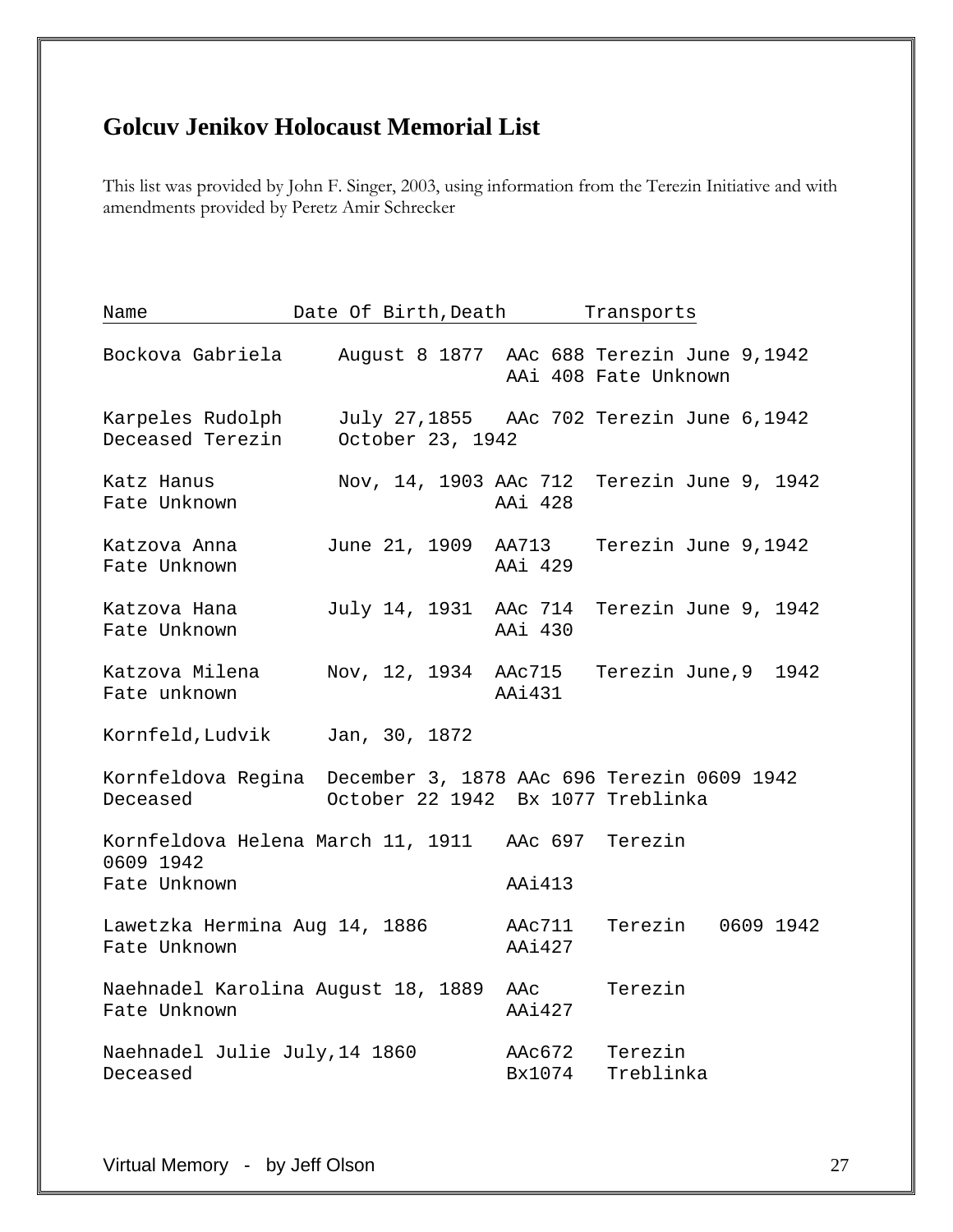Naehnadel Ruzena Feb 18, 1900 AAc674 Terezin Fate Unknown **AAi401** Naehnadel Herman Nov 1, 1901 AAc675 Terezin<br>Fate Unknown Mov 1, 1901 AAi 401 Fate Unknown AAi 401 Margoliusova Ida Feb,12, 1883 AAc716<br>Fate Unknown Aai432 Fate Unknown Oesterreicherova Arnostka Nov 11, 1893 AAc667 Terezin Fate Unknown **Aai**398 Offer Viktor Jan 28 1894 MAc689 Terezin Deceased May 18, 1944 Eb1018 Auschwitz Ohrensteinova Berta December 9, 1888 AAc691 Terezin Fate Unknown AAi409 Pachner Oskar Feb 2, 1894 AAc704 Terezin Fate Unknown **AAi420** Pachnerova Kamila June 13, 1887 AAc705 Terezin Fate Unknown **AAi421** Pachner Arnost May 17, 1926 AAc706 Terezin Fate Unknown AAi422 Pamm Ota Nov 26,1903 Aac707 Terezin Fate Unknown **AAi924** Pammova Pavla May 9,1907 Manuel AAc708 Terezin Fate Unknown **AAi923** Pamm Jindrich June 24,1930 AAc709 Terezin Fate Unknown **AAi922** Pammova Marie Feb 4, 1934 Marc710 Terezin Fate Unknown AAi925 Pick Gustav April 7, 1857 MAC665 Terezin Deceased October 15, 1942 Bv 1241 Treblinka Pick Vladimir July 13 1885 AAc692 Terezin Fate Unknown **AAi410** Pickova Gertruda March 4 1902 AAc693 Terezin Fate Unknown **AAi411**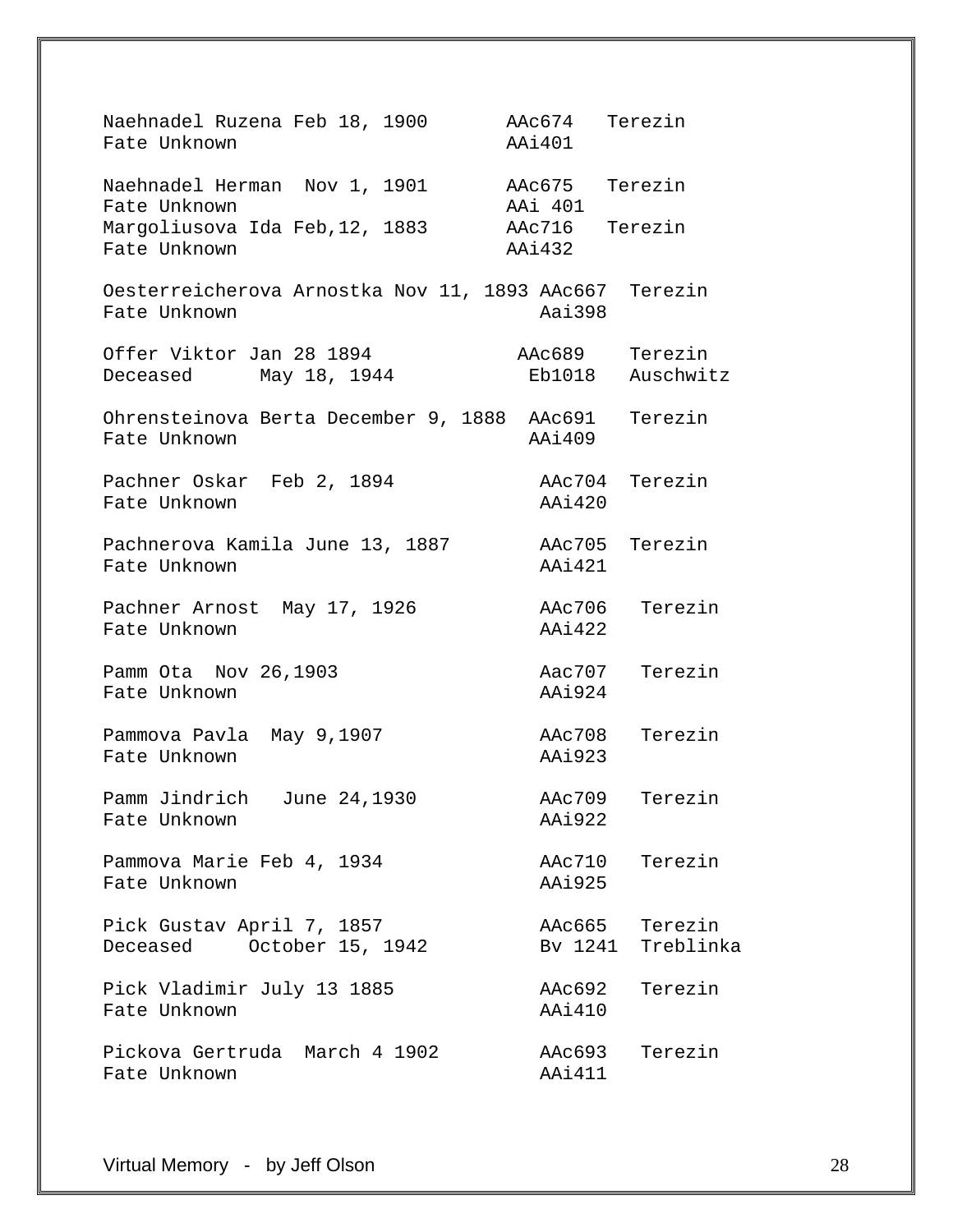Pickova Hana March 17, 1928 AAc694 Terezin Fate Unknown AAi412 Polakova Vera Feb 17, 1925 AAc669 Terezin Fate Unknown **AAi415** Polakova Ruzena April 19, 1889 AAc698 Terezin Fate Unknown **AAi** 414 Pollak Jindrich Dec 17, 1869 AAc 669 Deceased Oct 22, 1942 Bx1073 Treblinka Roth Emil March 30, 1875 AAc718 Terezin Deceased Oct 10, 1942 Terezin Rothova Marta Feb 24, 1886 AAc719 Terezin Deceased October 16, 1944 ER1150 Auschwitz Rothova Marie December 4, 1906 AAc717 Terezin<br>Deceased Oct 16, 1944 Br702 Auschwitz Deceased Oct 16, 1944 Ruthova Anna April 8, 1883 AAc664 Terezin Deceased Aug 25, 1942 Sabat Rudolph June 6, 1875 AAb721 Terezin Deceased Oct 22, 1942 Bx1010 Treblinka Sabatova Regina March 31, 1882 AAb722 Terezin Deceased Oct 22,1942 Bx1011 Treblinka Shreckerova Hedvika Sept 1, 1884 AAc666 Terezin Fate Unknown **AAi397** Schulhorova Ruzena Oct 27, 1869 AAc 668 Terezin Deceased Oct 22, 1942 Bx Treblinka Vrba Adolf July 30, 1888 Aac678 Terezin Fate Unknown AAk446 Vrbova Emilie June 26, 1869 AAc679 Terezin Fate Unknown **AAk447** Vrba Ota Jan 24, 1916 AAc680 Terezin Fate Unknown **AAk448** Vrbova Emilie September 12,1891 AAc 676 Terezin Deceased Oct 22, 1942 Bx 1075 Treblinka